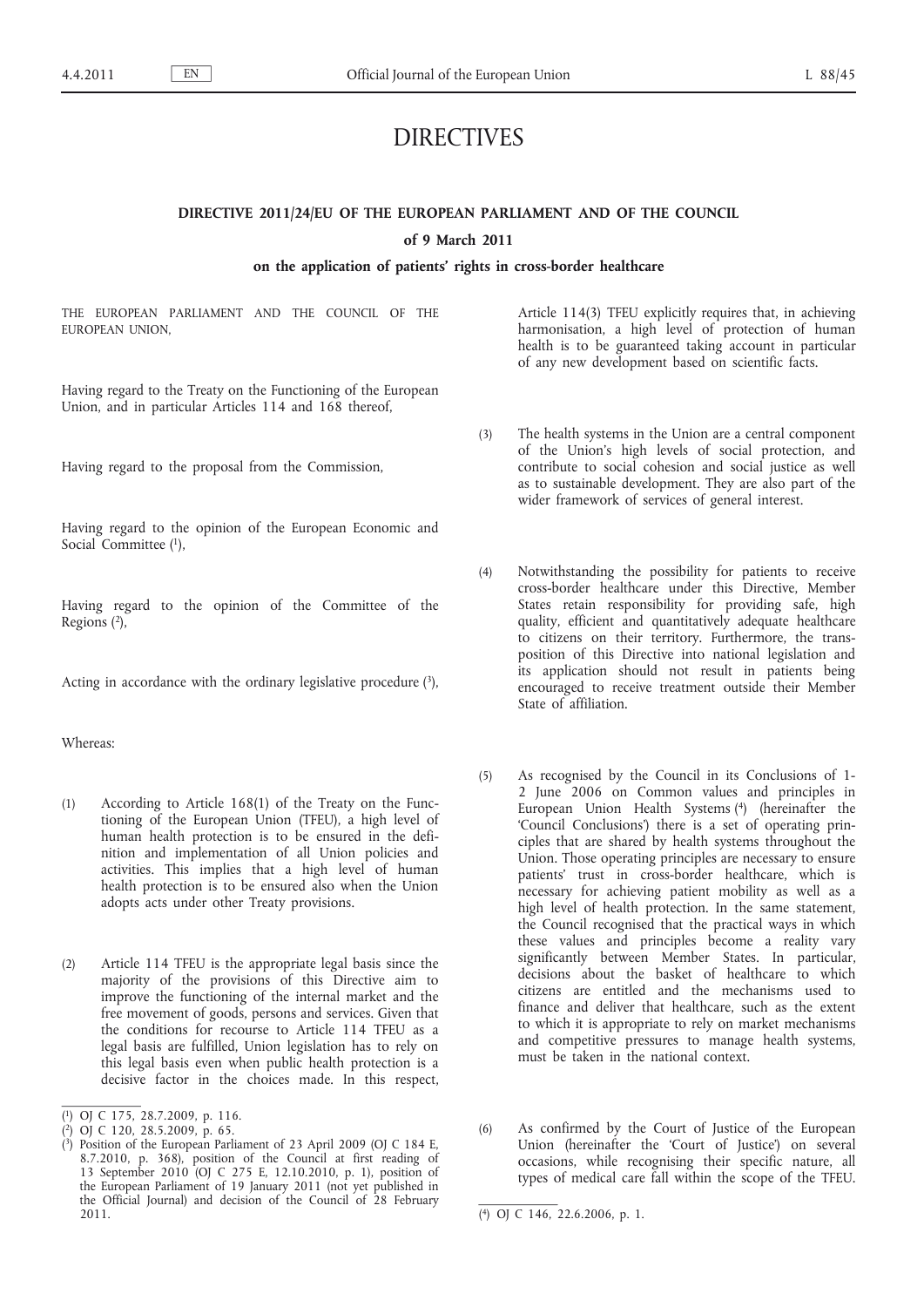- (7) This Directive respects and is without prejudice to the freedom of each Member State to decide what type of healthcare it considers appropriate. No provision of this Directive should be interpreted in such a way as to undermine the fundamental ethical choices of Member States.
- (8) Some issues relating to cross-border healthcare, in particular reimbursement of healthcare provided in a Member State other than that in which the recipient of the care is resident, have already been addressed by the Court of Justice. This Directive is intended to achieve a more general, and also effective, application of principles developed by the Court of Justice on a case-by-case basis.
- (9) In the Council Conclusions, the Council recognised the particular value of an initiative on cross-border healthcare ensuring clarity for Union citizens about their rights and entitlements when they move from one Member State to another, in order to ensure legal certainty.
- (10) This Directive aims to establish rules for facilitating access to safe and high-quality cross-border healthcare in the Union and to ensure patient mobility in accordance with the principles established by the Court of Justice and to promote cooperation on healthcare between Member States, whilst fully respecting the responsibilities of the Member States for the definition of social security benefits relating to health and for the organisation and delivery of healthcare and medical care and social security benefits, in particular for sickness.
- (11) This Directive should apply to individual patients who decide to seek healthcare in a Member State other than the Member State of affiliation. As confirmed by the Court of Justice, neither its special nature nor the way in which it is organised or financed removes healthcare from the ambit of the fundamental principle of the freedom to provide services. However, the Member State of affiliation may choose to limit the reimbursement of cross-border healthcare for reasons relating to the quality and safety of the healthcare provided, where this can be justified by overriding reasons of general interest relating to public health. The Member State of affiliation may also take further measures on other grounds where this can be justified by such overriding reasons of general interest. Indeed, the Court of Justice has laid down that public health protection is among the overriding reasons of general interest that can justify restrictions to the freedom of movement envisaged in the Treaties.
- (12) The concept of 'overriding reasons of general interest' to which reference is made in certain provisions of this Directive has been developed by the Court of Justice in its case-law in relation to Articles 49 and 56 TFEU and may continue to evolve. The Court of Justice has held on

a number of occasions that overriding reasons of general interest are capable of justifying an obstacle to the freedom to provide services such as planning requirements relating to the aim of ensuring sufficient and permanent access to a balanced range of highquality treatment in the Member State concerned or to the wish to control costs and avoid, as far as possible, any waste of financial, technical and human resources. The Court of Justice has likewise acknowledged that the objective of maintaining a balanced medical and hospital service open to all may also fall within one of the derogations, on grounds of public health, provided for in Article 52 TFEU, in so far as it contributes to the attainment of a high level of health protection. The Court of Justice has also held that such provision of the TFEU permits Member States to restrict the freedom to provide medical and hospital services in so far as the maintenance of treatment capacity or medical competence on national territory is essential for public health.

- (13) It is clear that the obligation to reimburse costs of crossborder healthcare should be limited to healthcare to which the insured person is entitled according to the legislation of the Member State of affiliation.
- (14) This Directive should not apply to services the primary purpose of which is to support people in need of assistance in carrying out routine, everyday tasks. More specifically, this Directive should not apply to those longterm care services deemed necessary in order to enable the person in need of care to live as full and selfdetermined a life as possible. Thus, this Directive should not apply, for example, to long-term care services provided by home care services, in assisted living facilities and in residential homes or housing ('nursing homes').
- (15) Given their specificity, access to and the allocation of organs for the purpose of organ transplants should fall outside the scope of this Directive.
- (16) For the purpose of reimbursing the costs of cross-border healthcare, this Directive should cover not only the situation where the patient is provided with healthcare in a Member State other than the Member State of affiliation, but also the prescription, dispensation and provision of medicinal products and medical devices where these are provided in the context of a health service. The definition of cross-border healthcare should cover both the situation in which a patient purchases such medicinal products and medical devices in a Member State other than the Member State of affiliation and the situation in which the patient purchases such medicinal products and medical devices in another Member State than that in which the prescription was issued.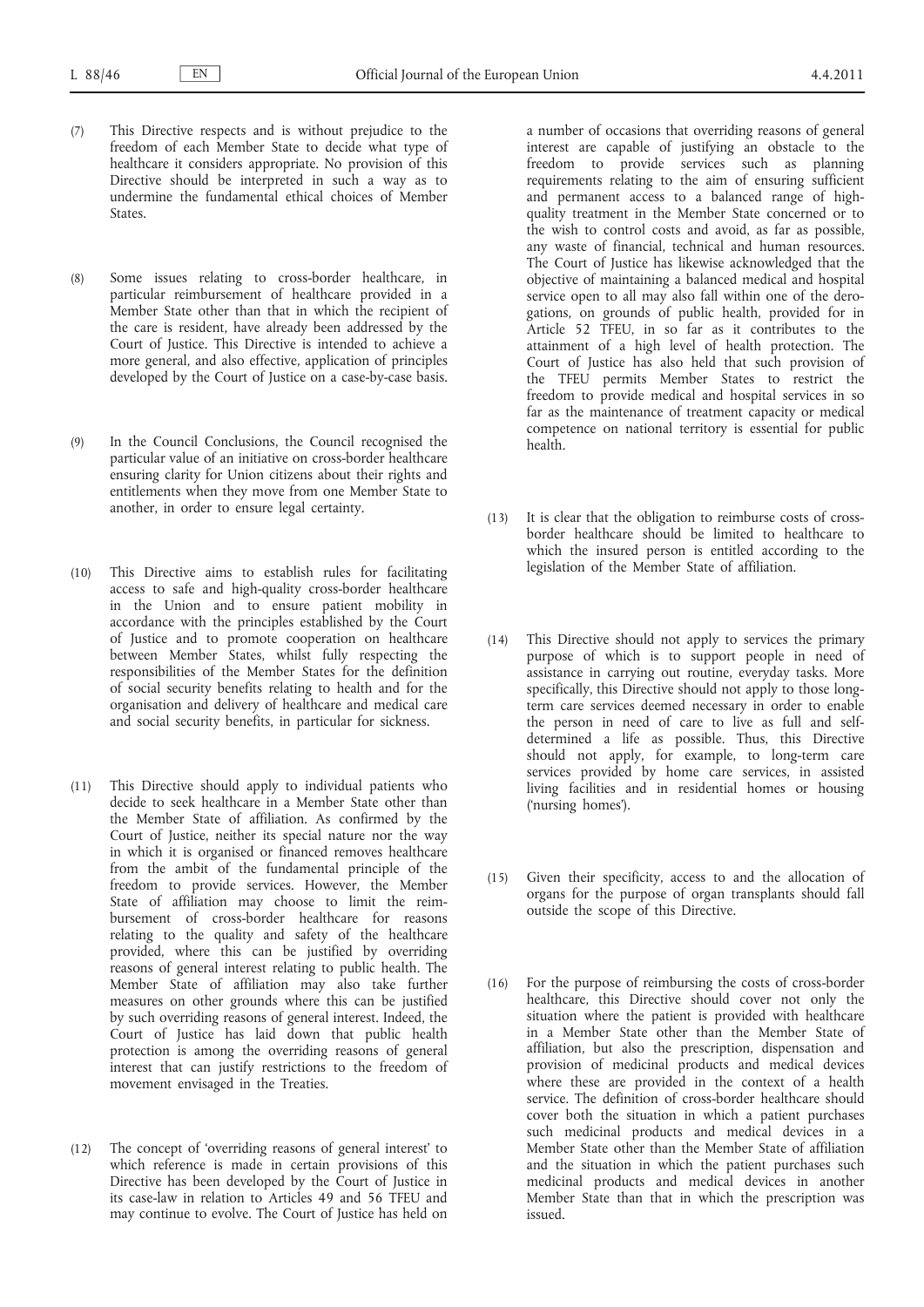- (17) This Directive should not affect Member States' rules concerning the sale of medicinal products and medical devices over the Internet.
- (18) This Directive should not give any person an entitlement to enter, stay or reside in a Member State in order to receive healthcare in that State. Where the stay of a person on the territory of a Member State is not in accordance with the legislation of that Member State concerning the right to enter or stay on its territory, such person should not be regarded as an insured person according to the definition in this Directive. Member States should continue to be able to specify in their national legislation who is considered as an insured person for the purposes of their public healthcare scheme and social security legislation as long as the patients' rights set out in this Directive are secured.
- (19) When a patient receives cross-border healthcare, it is essential for the patient to know in advance which rules will be applicable. The rules applicable to crossborder healthcare should be those set out in the legislation of the Member State of treatment, given that, in accordance with Article 168(7) TFEU, the organisation and delivery of health services and medical care is the responsibility of the Member States. This should help the patient in making an informed choice, and should avoid misapprehension and misunderstanding. It should also establish a high level of trust between the patient and the healthcare provider.
- (20) In order to help patients to make an informed choice when they seek to receive healthcare in another Member State, Member States of treatment should ensure that patients from other Member States receive on request the relevant information on safety and quality standards enforced on its territory as well as on which healthcare providers are subject to these standards. Furthermore, healthcare providers should provide patients on request with information on specific aspects of the healthcare services they offer and on the treatment options. To the extent that healthcare providers already provide patients resident in the Member State of treatment with relevant information on those specific aspects, this Directive should not oblige healthcare providers to provide more extensive information to patients from other Member States. Nothing should prevent the Member State of treatment from also obliging other actors than the healthcare providers, such as insurance providers or public authorities, to provide the information on specific aspects of the healthcare services offered, if that would be more appropriate with regard to the organisation of its healthcare system.
- (21) In its Conclusions the Council recognised that there is a set of common values and principles that are shared across the Union about how health systems respond to the needs of the population and patients that they serve.

The overarching values of universality, access to good quality care, equity, and solidarity have been widely acknowledged in the work of various Union institutions. Therefore, Member States should also ensure that these values are respected with regard to patients and citizens from other Member States, and that all patients are treated equitably on the basis of their healthcare needs rather than on the basis of their Member State of affiliation. In doing so, Member States should respect the principles of free movement of persons within the internal market, non-discrimination, inter alia, with regard to nationality and necessity and proportionality of any restrictions on free movement. However, nothing in this Directive should oblige healthcare providers to accept for planned treatment patients from other Member States or to prioritise them to the detriment of other patients, for instance by increasing the waiting time for treatment of other patients. Inflows of patients may create a demand exceeding the capacities existing in a Member State for a given treatment. In such exceptional cases, the Member State should retain the possibility to remedy the situation on the grounds of public health, in accordance with Articles 52 and 62 TFEU. However, this limitation should be without prejudice to Member States' obligations under Regulation (EC) No 883/2004 of the European Parliament and of the Council of 29 April 2004 on the coordination of social security systems  $(1)$ .

- (22) Systematic and continuous efforts should be made to ensure that quality and safety standards are improved in line with the Council Conclusions and taking into account advances in international medical science and generally recognised good medical practices as well as taking into account new health technologies.
- (23) Ensuring clear common obligations in respect of the provision of mechanisms for responding to harm arising from healthcare is essential to prevent lack of confidence in those mechanisms being an obstacle to taking up cross-border healthcare. Systems for addressing harm in the Member State of treatment should be without prejudice to the possibility for Member States to extend the coverage of their domestic systems to patients from their country seeking healthcare abroad, where this is more appropriate for the patient.
- (24) Member States should ensure that mechanisms for the protection of patients and for seeking remedies in the event of harm are in place for healthcare provided on their territory and that they are appropriate to the nature and extent of the risk. However, it should be for the Member State to determine the nature and modalities of such a mechanism.

<sup>(</sup> 1) OJ L 166, 30.4.2004, p. 1.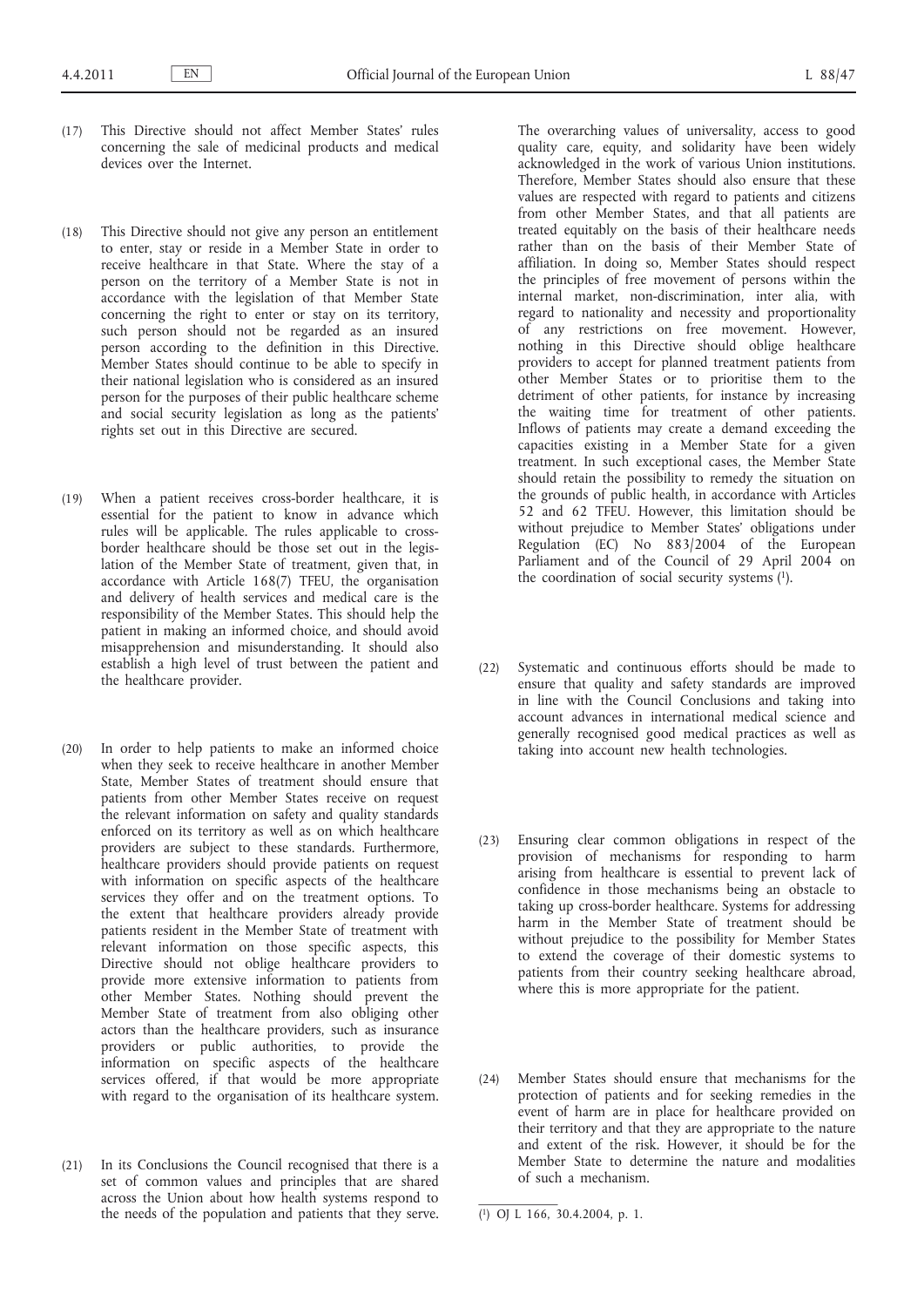- (25) The right to the protection of personal data is a fundamental right recognised by Article 8 of the Charter of Fundamental Rights of the European Union. Ensuring continuity of cross-border healthcare depends on transfer of personal data concerning patients' health. These personal data should be able to flow from one Member State to another, but at the same time the fundamental rights of the individuals should be safeguarded. Directive 95/46/EC of the European Parliament and of the Council of 24 October 1995 on the protection of individuals with regard to the processing of personal data and on the free movement of such data (1) establishes the right for individuals to have access to their personal data concerning their health, for example the data in their medical records containing such information as diagnosis, examination results, assessments by treating physicians and any treatment or interventions provided. Those provisions should also apply in the context of cross-border healthcare covered by this Directive.
- (26) The right to reimbursement of the costs of healthcare provided in another Member State by the statutory social security system of patients as insured persons has been recognised by the Court of Justice in several judgements. The Court of Justice has held that the Treaty provisions on the freedom to provide services include the freedom for the recipients of healthcare, including persons in need of medical treatment, to go to another Member State in order to receive it there. The same should apply to recipients of healthcare seeking to receive healthcare provided in another Member State through other means, for example through eHealth services.
- (27) In accordance with the principles established by the Court of Justice, and without endangering the financial balance of Member States' healthcare and social security systems, greater legal certainty as regards the reimbursement of healthcare costs should be provided for patients and for health professionals, healthcare providers and social security institutions.
- (28) This Directive should not affect an insured person's rights in respect of the assumption of costs of healthcare which becomes necessary on medical grounds during a temporary stay in another Member State according to Regulation (EC) No 883/2004. In addition, this Directive should not affect an insured person's right to be granted an authorisation for treatment in another Member State where the conditions provided for by Union regulations on the coordination of social security systems are met, in particular by Regulation (EC) No 883/2004 or Council Regulation (EEC) No 1408/71 of 14 June 1971 on the application of social security schemes to employed persons, to selfemployed persons and to members of their families moving within the Community  $(2)$ , which are applicable

by virtue of Regulation (EU) No 1231/2010 of the European Parliament and of the Council of 24 November 2010 extending Regulation (EC) No 883/2004 and Regulation (EC) No 987/2009 to nationals of third countries who are not already covered by these Regulations solely on the ground of their nationality (3) and Council Regulation (EC) No 859/2003 of 14 May 2003 extending the provisions of Regulation (EEC) No 1408/71 and Regulation (EEC) No 574/72 to nationals of third countries who are not already covered by those provisions solely on the ground of their nationality (4).

- (29) It is appropriate to require that also patients who seek healthcare in another Member State in other circumstances than those provided for in Regulation (EC) No 883/2004 should be able to benefit from the principles of free movement of patients, services and goods in accordance with the TFEU and with this Directive. Patients should enjoy a guarantee of assumption of the costs of that healthcare at least at the level as would be provided for the same healthcare, had it been provided in the Member State of affiliation. This should fully respect the responsibility of the Member States to determine the extent of the sickness cover available to their citizens and prevent any significant effect on the financing of the national healthcare systems.
- (30) For patients, therefore, the two systems should be coherent; either this Directive applies or the Union regulations on the coordination of social security systems apply.
- (31) Patients should not be deprived of the more beneficial rights guaranteed by the Union Regulations on the coordination of social security systems when the conditions are met. Therefore, any patient who requests an authorisation to receive treatment appropriate to his condition in another Member State should always be granted this authorisation under the conditions provided for in the Unions regulations when the treatment in question is among the benefits provided for by the legislation in the Member State where the patient resides and when the patient cannot be given such treatment within a time limit that is medically justifiable, taking account of his current state of health and the probable course of the condition. However, if a patient instead explicitly requests to seek treatment under the terms of this Directive, the benefits which apply to reimbursement should be limited to those which apply under this Directive. Where the patient is entitled to cross-border healthcare under both this Directive and Regulation (EC) No 883/2004, and the application of that Regulation is more advantageous to the patient, the patient's attention should be drawn to this by the Member State of affiliation.

<sup>(</sup> 1) OJ L 281, 23.11.1995, p. 31.

<sup>(</sup> 2) OJ L 149, 5.7.1971, p. 2.

<sup>(</sup> 3) OJ L 344, 29.12.2010, p. 1.

<sup>(</sup> 4) OJ L 124, 20.5.2003, p. 1.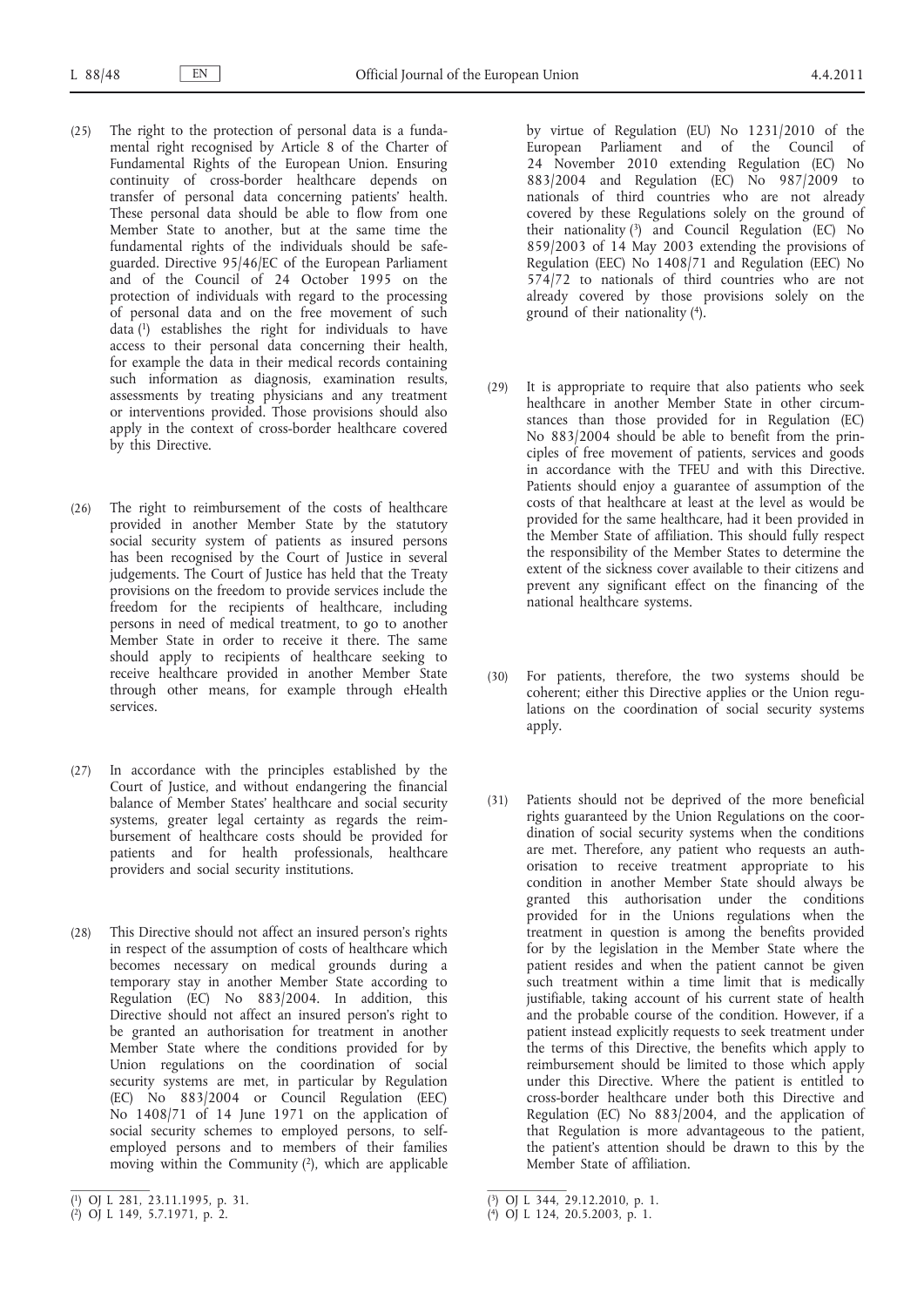- (32) Patients should, in any event, not derive a financial advantage from the healthcare provided in another Member State and the assumption of costs should be therefore limited only to the actual costs of healthcare received.
- (33) This Directive does not aim to create an entitlement to reimbursement of the costs of healthcare provided in another Member State, if such healthcare is not among the benefits provided for by the legislation of the Member State of affiliation of the insured person. Equally, this Directive should not prevent the Member States from extending their benefits-in-kind scheme to healthcare provided in another Member State. This Directive should recognise that Member States are free to organise their healthcare and social security systems in such a way as to determine entitlement for treatment at a regional or local level.
- (34) Member States of affiliation should give patients the right to receive at least the same benefits in another Member State as those provided for by the legislation of the Member State of affiliation. If the list of benefits does not specify precisely the treatment method applied but defines types of treatment, the Member State of affiliation should not refuse prior authorisation or reimbursement on the grounds that the treatment method is not available in its territory, but should assess if the crossborder treatment sought or received corresponds to benefits provided for in its legislation. The fact that the obligation to reimburse cross-border healthcare under this Directive is limited to such healthcare that is among the benefits to which the patient is entitled within its Member State of affiliation does not preclude Member States from reimbursing the cost of cross-border healthcare beyond those limits. Member States are free, for example, to reimburse extra costs, such as accommodation and travel costs, or extra costs incurred by persons with disabilities even where those costs are not reimbursed in the case of healthcare provided in their territory.
- (35) This Directive should not provide either for the transfer of social security entitlements between Member States or other coordination of social security systems. The sole objective of the provisions regarding prior authorisation and reimbursement of healthcare provided in another Member State should be to enable freedom to provide healthcare for patients and to remove unjustified obstacles to that fundamental freedom within the patient's Member State of affiliation. Consequently this Directive should fully respect the differences in national healthcare systems and the Member States' responsibilities for the organisation and delivery of health services and medical care.
- (36) This Directive should provide for the right for a patient to receive any medicinal product authorised for marketing in the Member State of treatment, even if the medicinal product is not authorised for marketing

in the Member State of affiliation, as it is an indispensable part of obtaining effective treatment in another Member State. Nothing should oblige a Member State of affiliation to reimburse an insured person for a medicinal product prescribed in the Member State of treatment, where that medicinal product is not among the benefits provided to that insured person by the statutory social security system or national health system in the Member State of affiliation.

- (37) Member States may maintain general conditions, criteria for eligibility and regulatory and administrative formalities for receipt of healthcare and reimbursement of healthcare costs, such as the requirement to consult a general practitioner before consulting a specialist or before receiving hospital care, also in relation to patients seeking healthcare in another Member State, provided that such conditions are necessary, proportionate to the aim, not discretionary or discriminatory. This may include an assessment by a health professional or healthcare administrator providing services for the statutory social security system or national health system of the Member State of affiliation, such as the general practitioner or primary care practitioner with whom the patient is registered, if this is necessary for determining the individual patient's entitlement to healthcare. It is thus appropriate to require that these general conditions, criteria and formalities should be applied in an objective, transparent and non-discriminatory way and should be known in advance, based primarily on medical considerations, and that they should not impose any additional burden on patients seeking healthcare in another Member State in comparison with patients being treated in their Member State of affiliation, and that decisions should be made as quickly as possible. This should be without prejudice to the rights of the Member States to lay down criteria or conditions for prior authorisation in the case of patients seeking healthcare in their Member State of affiliation.
- (38) In the light of the case-law of the Court of Justice, making the assumption by the statutory social security system or national health system of costs of healthcare provided in another Member State subject to prior authorisation is a restriction to the free movement of services. Therefore, as a general rule, the Member State of affiliation should not make the assumption of the costs of healthcare provided in another Member State subject to prior authorisation, where the costs of that care, if it had been provided in its territory, would have been borne by its statutory social security system or national health system.
- (39) Patient flows between Member States are limited and expected to remain so, as the vast majority of patients in the Union receive healthcare in their own country and prefer to do so. However, in certain circumstances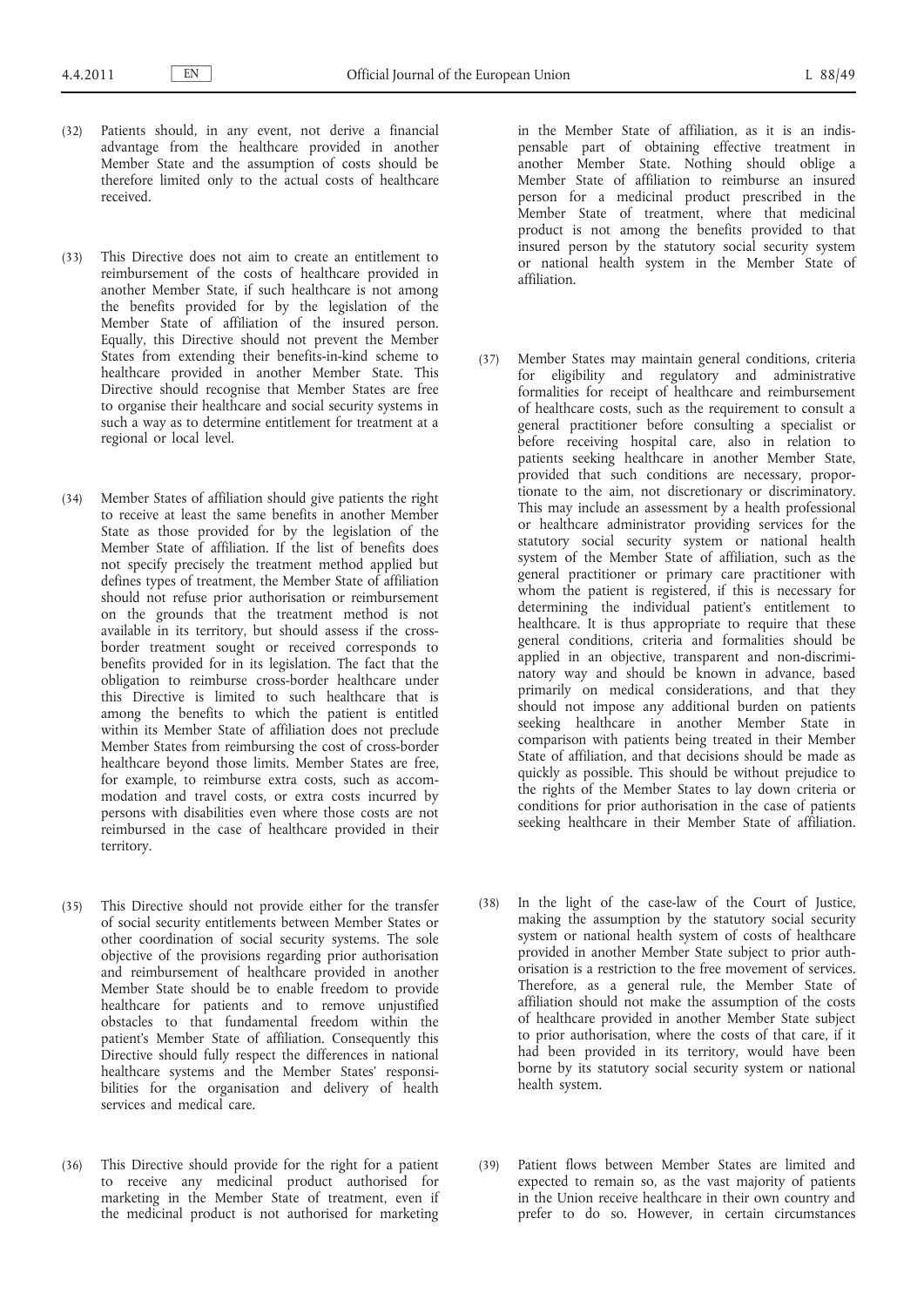patients may seek some forms of healthcare in another Member State. Examples include highly specialised care or healthcare provided in frontier areas where the nearest appropriate facility is on the other side of the border. Furthermore, some patients wish to be treated abroad in order to be close to their family members who are residing in another Member State, or in order to have access to a different method of treatment than that provided in the Member State of affiliation or because they believe that they will receive better quality healthcare in another Member State.

- (40) According to the constant case-law of the Court of Justice, Member States may make the assumption of costs by the national system of hospital care provided in another Member State subject to prior authorisation. The Court of Justice has judged that this requirement is both necessary and reasonable, since the number of hospitals, their geographical distribution, the way in which they are organised and the facilities with which they are equipped, and even the nature of the medical services which they are able to offer, are all matters for which planning, generally designed to satisfy various needs, must be possible. The Court of Justice has found that such planning seeks to ensure that there is sufficient and permanent access to a balanced range of high-quality hospital treatment in the Member State concerned. In addition, it assists in meeting a desire to control costs and to prevent, as far as possible, any wastage of financial, technical and human resources. According to the Court of Justice, such wastage would be all the more damaging because it is generally recognised that the hospital care sector generates considerable costs and must satisfy increasing needs, while the financial resources made available for healthcare are not unlimited, whatever mode of funding is applied.
- (41) The same reasoning applies to healthcare not provided in a hospital but subjected to similar planning needs in the Member State of treatment. This may be healthcare which requires planning because it involves use of highly specialised and cost-intensive medical infrastructure or medical equipment. In light of technological progress, the development of new methods of treatment and the different policies of the Member States regarding the roles of hospitals in their healthcare systems, the question of whether this kind of healthcare is delivered within hospital or ambulatory care facilities is not the decisive factor for deciding whether it requires planning or not.
- (42) Given that the Member States are responsible for laying down rules as regards the management, requirements, quality and safety standards and organisation and delivery of healthcare and that the planning necessities differ from one Member State to another, it should therefore be for the Member States to decide whether

there is a need to introduce a system of prior authorisation, and if so, to identify the healthcare requiring prior authorisation in the context of their system in accordance with the criteria defined by this Directive and in the light of the case-law of the Court of Justice. The information concerning this healthcare should be made publicly available in advance.

- (43) The criteria attached to the grant of prior authorisation should be justified in the light of the overriding reasons of general interest capable of justifying obstacles to the free movement of healthcare, such as planning requirements relating to the aim of ensuring sufficient and permanent access to a balanced range of highquality treatment in the Member State concerned or to the wish to control costs and avoid, as far as possible, any waste of financial, technical and human resources. The Court of Justice has identified several potential considerations: the risk of seriously undermining the financial balance of a social security system, the objective of maintaining on grounds of public health a balanced medical and hospital service open to all and the objective of maintaining treatment capacity or medical competence on national territory, essential for the public health, and even the survival of the population. It is also important to take into consideration the general principle of ensuring the safety of the patient, in a sector well known for information asymmetry, when managing a prior authorisation system. Conversely, the refusal to grant prior authorisation may not be based on the ground that there are waiting lists on national territory intended to enable the supply of hospital care to be planned and managed on the basis of predetermined general clinical priorities, without carrying out an objective medical assessment.
- (44) According to the constant case-law of the Court of Justice, the criteria for granting or refusing prior authorisation should be limited to what is necessary and proportionate in the light of these overriding reasons in the general interest. It should be noted that the impact on national health systems caused by patient mobility might vary between Member States or between regions within a Member State, depending on factors such as geographical location, language barriers, location of hospitals in border regions or the size of the population and healthcare budget. It should therefore be for Member States to set such criteria for refusing prior authorisation that are necessary and proportionate in that specific context, also taking into account which healthcare falls within the scope of the prior authorisation system, since certain treatments of a highly specialised nature will be more easily affected even by a limited patient outflow than others. Consequently, Member States should be able to set up different criteria for different regions or other relevant administrative levels for the organisation of healthcare, or indeed for different treatments, as long as the system is transparent and easily accessible and the criteria are made public in advance.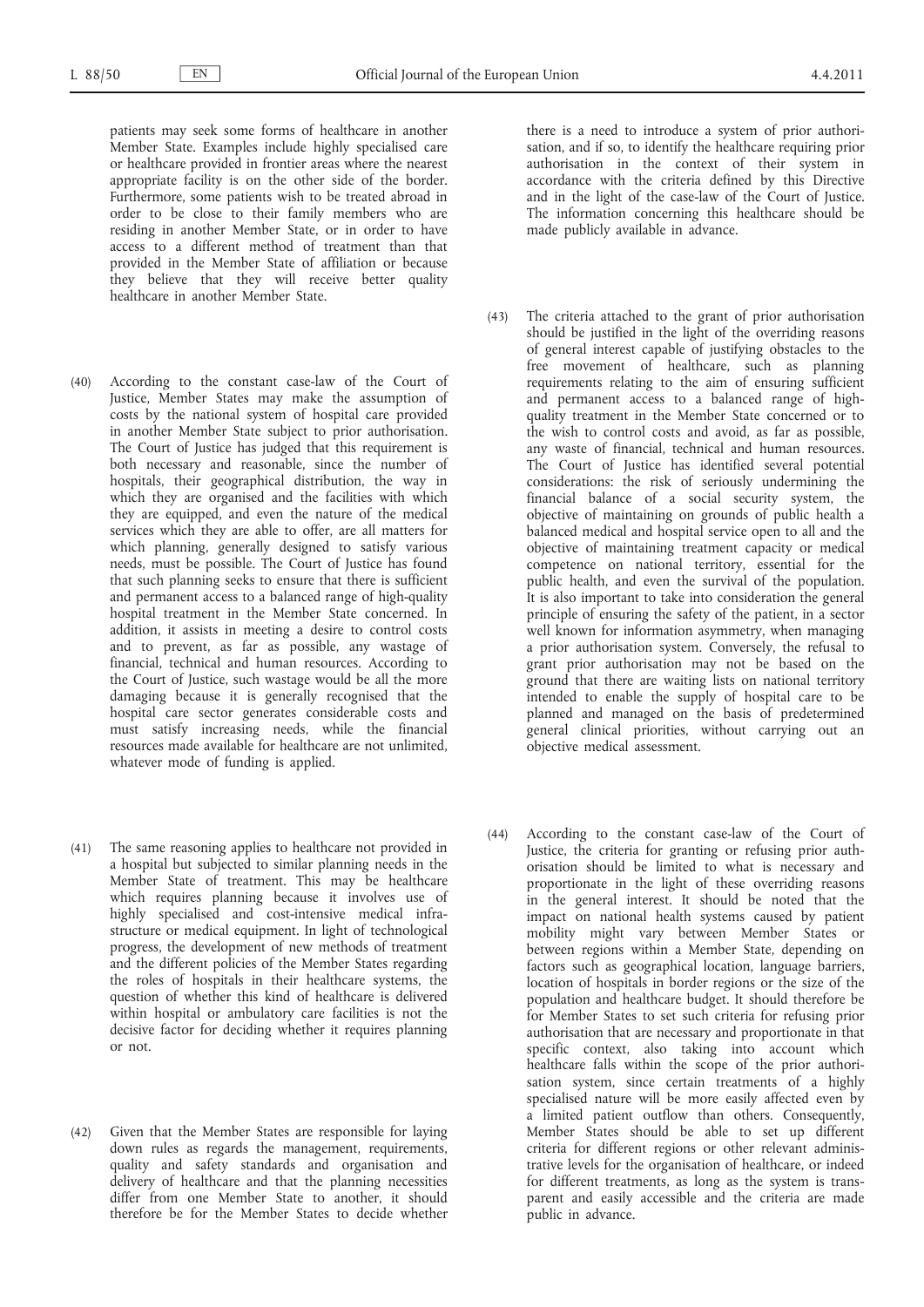- (45) Where the patient is entitled to healthcare and that healthcare cannot be provided within a time limit which is medically justifiable, the Member State of affiliation should in principle be obliged to grant prior authorisation. However, in certain circumstances, crossborder healthcare may expose the patient or the general public to a risk which overrides the interest of the patient to receive the cross-border healthcare sought. In such instances, the Member State of affiliation should be able to refuse the request for prior authorisation, in which case the Member State of affiliation should direct the patient towards alternative solutions.
- (46) In any event, if a Member State decides to establish a system of prior authorisation for assumption of costs of hospital or specialised care provided in another Member State in accordance with the provision of this Directive, the costs of such care provided in another Member State should also be reimbursed by the Member State of affiliation up to the level of costs that would have been assumed had the same healthcare been provided in the Member State of affiliation, without exceeding the actual costs of healthcare received. However, when the conditions set out in Regulation (EEC) No 1408/71 or Regulation (EC) No 883/2004 are fulfilled, the authorisation should be granted and the benefits provided in accordance with Regulation (EC) No 883/2004 unless otherwise requested by the patient. This should apply in particular in instances where the authorisation is granted after an administrative or judicial review of the request and the person concerned has received the treatment in another Member State. In that event, Articles 7 and 8 of this Directive should not apply. This is in line with the case-law of the Court of Justice which has specified that patients who were refused prior authorisation on grounds that were subsequently held to be unfounded, are entitled to have the cost of the treatment obtained in another Member State reimbursed in full according to the provisions of the legislation in the Member State of treatment.
- (47) Procedures regarding cross-border healthcare established by the Member States should give patients guarantees of objectivity, non-discrimination and transparency, in such a way as to ensure that decisions by national authorities are made in a timely manner and with due care and regard for both those overall principles and the individual circumstances of each case. This should also apply to the actual reimbursement of costs of healthcare incurred in another Member State after the patient has received treatment. It is appropriate that, under normal circumstances, patients be entitled to receive decisions regarding cross-border healthcare within a reasonable period of time. However, that period should be shortened where warranted by the urgency of the treatment in question.
- (48) Appropriate information on all essential aspects of crossborder healthcare is necessary in order to enable patients to exercise their rights on cross-border healthcare in practice. For cross-border healthcare, one of the

mechanisms for providing such information is to establish national contact points within each Member State. Information that has to be provided compulsorily to patients should be specified. However, the national contact points may provide more information voluntarily and also with the support of the Commission. Information should be provided by national contact points to patients in any of the official languages of the Member State in which the contact points are situated. Information may be provided in any other language.

- (49) The Member States should decide on the form and number of their national contact points. Such national contact points may also be incorporated in, or build on, activities of existing information centres provided that it is clearly indicated that they are also national contact points for cross-border healthcare. National contact points should be established in an efficient and transparent way and they should be able to consult with patient organisations, healthcare insurers and healthcare providers. The national contact points should have appropriate facilities to provide information on the main aspects of cross-border healthcare. The Commission should work together with the Member States in order to facilitate cooperation regarding national contact points for cross-border healthcare, including making relevant information available at Union level. The existence of national contact points should not preclude Member States from establishing other linked contact points at regional or local level, reflecting the specific organisation of their healthcare system.
- (50) Member States should facilitate cooperation between healthcare providers, purchasers and regulators of different Member States at national, regional or local level in order to ensure safe, high-quality and efficient cross-border healthcare. This could be of particular importance in border regions, where cross-border provision of services may be the most efficient way of organising health services for the local population, but where achieving such cross-border provision on a sustained basis requires cooperation between the health systems of different Member States. Such cooperation may concern joint planning, mutual recognition or adaptation of procedures or standards, interoperability of respective national information and communication technology (hereinafter 'ICT') systems, practical mechanisms to ensure continuity of care or practical facilitating of cross-border provision of healthcare by health professionals on a temporary or occasional basis. Directive 2005/36/EC of the European Parliament and of the Council of 7 September 2005 on the recognition of professional qualifications  $(1)$  stipulates that free provision of services of a temporary or occasional nature, including services provided by health professionals, in another Member State is not, subject to specific provisions of Union law, to be restricted for

<sup>(</sup> 1) OJ L 255, 30.9.2005, p. 22.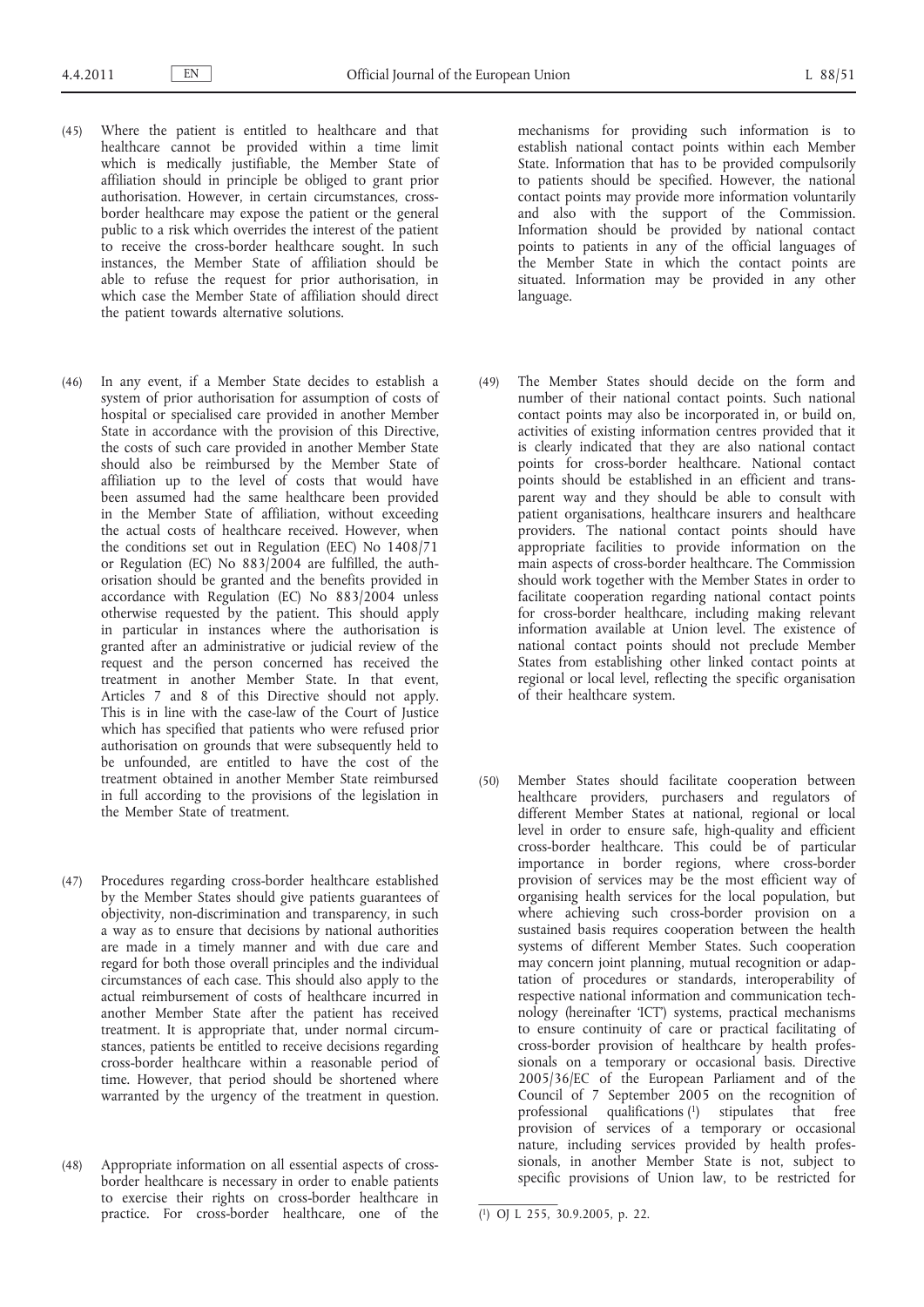any reason relating to professional qualifications. This Directive should be without prejudice to Directive 2005/36/EC.

- (51) The Commission should encourage cooperation between Member States in the areas set out in Chapter IV of this Directive and may, in accordance with Article 168(2) TFEU, take, in close contact with the Member States, any useful initiative to facilitate and promote such cooperation. In that context, the Commission should encourage cooperation in cross-border healthcare provision at regional and local level, particularly by identifying major obstacles to collaboration between healthcare providers in border regions, and by making recommendations and disseminating information and best practices on how to overcome such obstacles.
- (52) The Member State of affiliation may need to receive confirmation that the cross-border healthcare will be, or has been, delivered by a legally practising health professional. It is therefore appropriate to ensure that information on the right to practise contained in the national or local registers of health professionals, if established in the Member State of treatment, are, upon request, made available to the authorities of the Member State of affiliation.
- (53) Where medicinal products are authorised within a Member State and have been prescribed in that Member State by a member of a regulated health profession within the meaning of Directive 2005/36/EC for an individual named patient, it should, in principle, be possible for such prescriptions to be medically recognised and for the medicinal products to be dispensed in another Member State in which the medicinal products are authorised. The removal of regulatory and administrative barriers to such recognition should be without prejudice to the need for appropriate agreement of the patient's treating physician or pharmacist in every individual case, if this is warranted by protection of human health and is necessary and proportionate to that objective. The recognition of prescriptions from other Member States should not affect any professional or ethical duty that would require pharmacists to refuse to dispense the prescription. Such medical recognition should also be without prejudice to the decision of the Member State of affiliation regarding the inclusion of such medicinal products among the benefits covered by the social security system of affiliation. It should further be noted that the reimbursement of medicinal products is not affected by the rules on mutual recognition of prescriptions, but covered by the general rules on reimbursement of cross-border healthcare in Chapter III of this Directive. The implementation of the principle of recognition should be facilitated by the adoption of measures necessary for safeguarding the safety of a patient, and avoiding the misuse or confusion of medicinal products. These measures should include the adoption of a non-exhaustive list of elements to be included in prescriptions. Nothing should prevent Member States from having further elements in their

prescriptions, as long as this does not prevent prescriptions from other Member States that contain the common list of elements from being recognised. The recognition of prescriptions should also apply for medical devices that are legally placed on the market in the Member State where the device will be dispensed.

- (54) The Commission should support the continued development of European reference networks between healthcare providers and centres of expertise in the Member States. European reference networks can improve the access to diagnosis and the provision of high-quality healthcare to all patients who have conditions requiring a particular concentration of resources or expertise, and could also be focal points for medical training and research, information dissemination and evaluation, especially for rare diseases. This Directive should therefore give incentives to Member States to reinforce the continued development of European reference networks. European reference networks are based on the voluntary participation of their members, but the Commission should develop criteria and conditions that the networks should be required to fulfil in order to receive support from the Commission.
- (55) Rare diseases are those that meet a prevalence threshold of not more than five affected persons per 10 000, in line with Regulation (EC) No 141/2000 of the European Parliament and of the Council of 16 December 1999 on orphan medicinal products (1), and they are all serious, chronic and often life threatening. Some patients affected by rare diseases face difficulties in their quest for a diagnosis and treatment to improve their quality of life and to increase their life expectancy, difficulties which were also recognised by the Council Recommendation of 8 June 2009 on an action in the field of rare diseases (2).
- (56) Technological developments in cross-border provision of healthcare through the use of ICTs may result in the exercise of supervisory responsibilities by Member States being unclear, and can thus hinder the free movement of healthcare and give rise to possible additional risks to health protection. Widely different and incompatible formats and standards are used for provision of healthcare using ICTs throughout the Union, creating both obstacles to this mode of crossborder healthcare provision and possible risks to health protection. It is therefore necessary for Member States to aim at interoperability of ICT systems. The deployment of health ICT systems, however, is entirely a national competence. This Directive therefore should recognise the importance of the work on interoperability and respect the division of competences by providing for the Commission and Member States to work together on developing measures which are not legally binding but provide additional tools that are available to Member States to facilitate greater interoperability of

<sup>(</sup> 1) OJ L 18, 22.1.2000, p. 1.

<sup>(</sup> 2) OJ C 151, 3.7.2009, p. 7.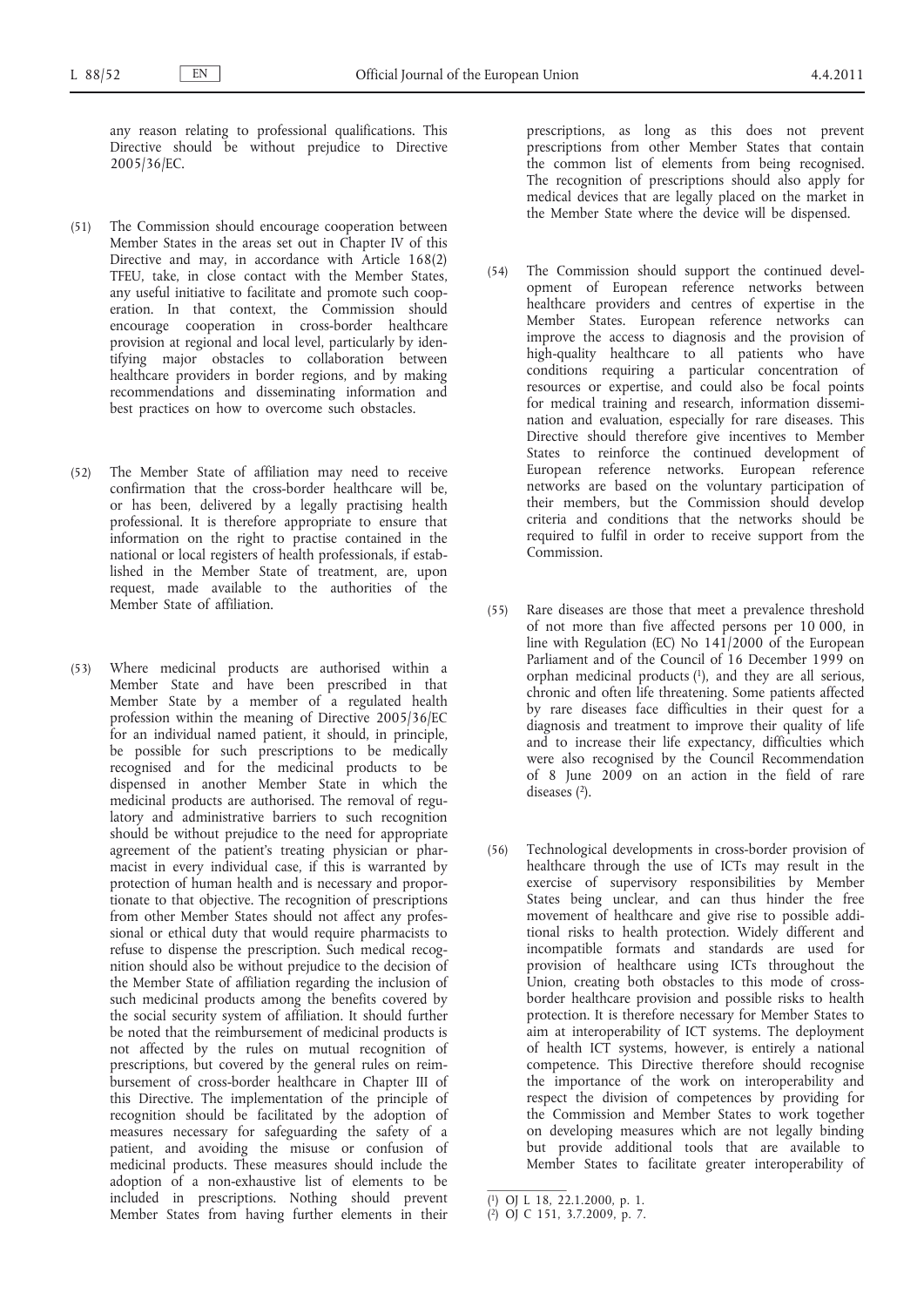ICT systems in the healthcare field and to support patient access to eHealth applications, whenever Member States decide to introduce them.

- (57) The interoperability of eHealth solutions should be achieved whilst respecting national regulations on the provision of healthcare services adopted in order to protect the patient, including legislation on Internet pharmacies, in particular national bans on mail order of prescription-only medicinal products to the extent that they are compatible with the case-law of the Court of Justice and Directive 97/7/EC of the European Parliament and of the Council of 20 May 1997 on the protection of consumers in respect of distance contracts  $(1)$  and Directive 2000/31/EC of the European Parliament and of the Council of 8 June 2000 on certain legal aspects of information society services, in particular electronic commerce, in the Internal Market (2).
- (58) The constant progress of medical science and health technologies presents both opportunities and challenges to the health systems of the Member States. Cooperation in the evaluation of new health technologies can support Member States through economies of scale and avoid duplication of effort, and provide a better evidence base for optimal use of new technologies to ensure safe, high-quality and efficient healthcare. Such cooperation requires sustained structures involving all the relevant authorities of the Member States, building on existing pilot projects and consultation of a wide range of stakeholders. This Directive should therefore provide a basis for continued Union support for such cooperation.
- (59) According to Article 291 TFEU, rules and general principles concerning mechanisms for the control by Member States of the Commission's exercise of implementing powers are to be laid down in advance by a regulation adopted in accordance with the ordinary legislative procedure. Pending the adoption of that new Regulation, Council Decision 1999/468/EC of 28 June 1999 laying down the procedures for the exercise of implementing powers conferred on the Commission (3) continues to apply, with the exception of the regulatory procedure with scrutiny, which is not applicable.
- (60) The Commission should be empowered to adopt delegated acts in accordance with Article 290 TFEU in respect of measures that would exclude specific categories of medicinal products or medical devices from the recognition of prescriptions, as provided for in this Directive. In order to identify the reference networks which should benefit from support by the Commission, the Commission should also be

empowered to adopt delegated acts in respect of the criteria and conditions that European reference networks have to fulfil.

- (61) It is of particular importance that, when empowered to adopt delegated acts in accordance with Article 290 TFEU, the Commission carry out appropriate consultations during its preparatory work, including at expert level.
- (62) In accordance with point 34 of the Interinstitutional Agreement on better law-making (4), Member States are encouraged to draw up, for themselves and in the interests of the Union, their own tables illustrating, as far as possible, the correlation between this Directive and the transposition measures, and to make them public.
- (63) The European Data Protection Supervisor has also delivered his opinion on the proposal for this Directive  $(5)$ .
- (64) Since the objective of this Directive, namely providing rules for facilitating the access to safe and high quality cross-border healthcare in the Union, cannot be sufficiently achieved by the Member States and can therefore, by reason of its scale and effects, be better achieved at Union level, the Union may adopt measures, in accordance with the principle of subsidiarity as set out in Article 5 of the Treaty on European Union. In accordance with the principle of proportionality, as set out in that Article, this Directive does not go beyond what is necessary in order to achieve that objective,

HAVE ADOPTED THIS DIRECTIVE:

# CHAPTER I

#### **GENERAL PROVISIONS**

# *Article 1*

#### **Subject matter and scope**

1. This Directive provides rules for facilitating the access to safe and high-quality cross-border healthcare and promotes cooperation on healthcare between Member States, in full respect of national competencies in organising and delivering healthcare. This Directive also aims at clarifying its relationship with the existing framework on the coordination of social security systems, Regulation (EC) No 883/2004, with a view to application of patients' rights.

<sup>(</sup> 1) OJ L 144, 4.6.1997, p. 19.

<sup>(</sup> 2) OJ L 178, 17.7.2000, p. 1.

<sup>(</sup> 3) OJ L 184, 17.7.1999, p. 23.

<sup>(</sup> 4) OJ C 321, 31.12.2003, p. 1.

<sup>(</sup> 5) OJ C 128, 6.6.2009, p. 20.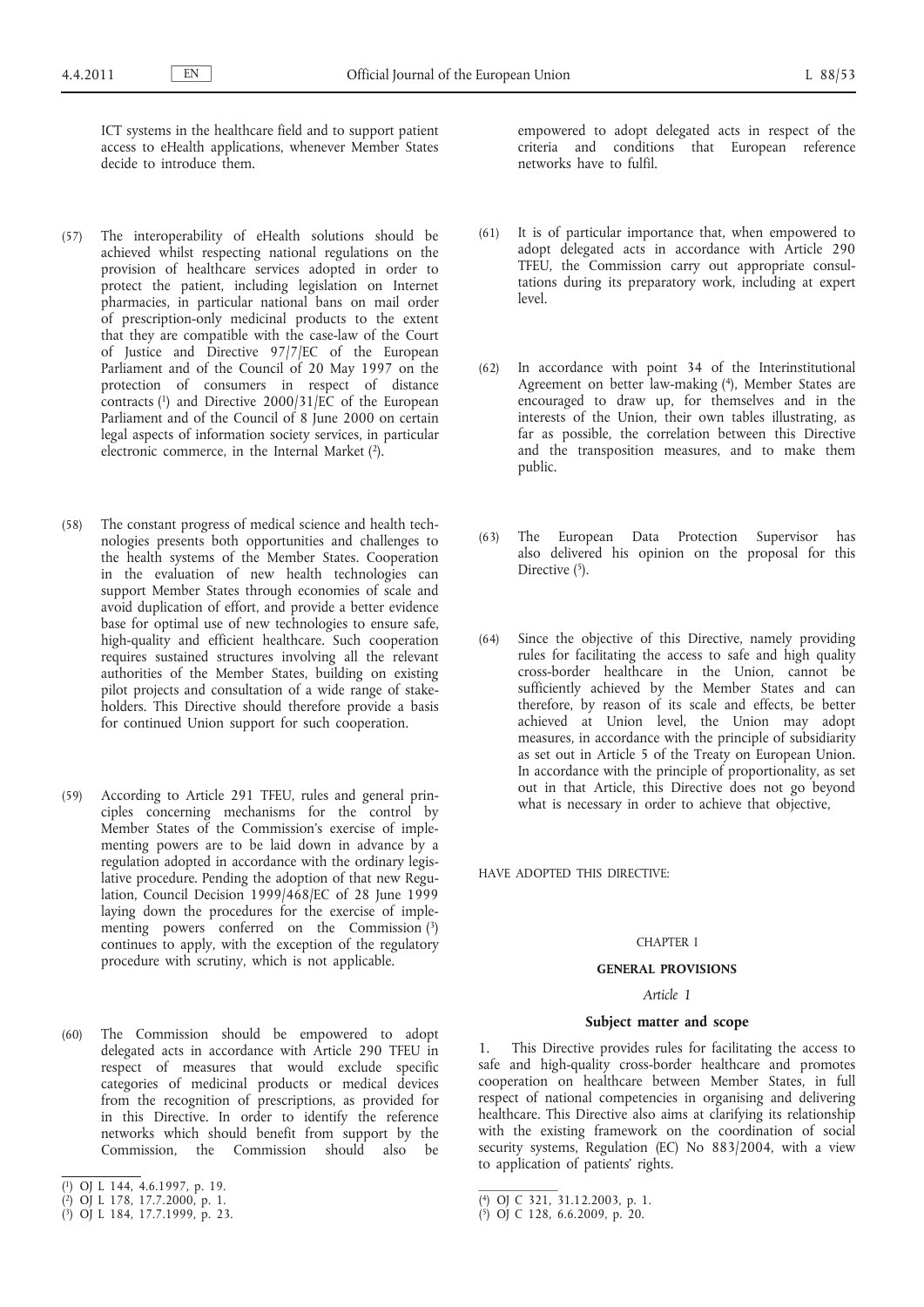2. This Directive shall apply to the provision of healthcare to patients, regardless of how it is organised, delivered and financed.

- 3. This Directive shall not apply to:
- (a) services in the field of long-term care the purpose of which is to support people in need of assistance in carrying out routine, everyday tasks;
- (b) allocation of and access to organs for the purpose of organ transplants;
- (c) with the exception of Chapter IV, public vaccination programmes against infectious diseases which are exclusively aimed at protecting the health of the population on the territory of a Member State and which are subject to specific planning and implementation measures.

4. This Directive shall not affect laws and regulations in Member States relating to the organisation and financing of healthcare in situations not related to cross-border healthcare. In particular, nothing in this Directive obliges a Member State to reimburse costs of healthcare provided by healthcare providers established on its own territory if those providers are not part of the social security system or public health system of that Member State.

# *Article 2*

#### **Relationship with other Union provisions**

This Directive shall apply without prejudice to:

- (a) Council Directive 89/105/EEC of 21 December 1988 relating to the transparency of measures regulating the prices of medicinal products for human use and their inclusion in the scope of national health insurance systems  $(1)$ ;
- (b) Council Directive 90/385/EEC of 20 June 1990 on the approximation of the laws of the Member States relating to active implantable medical devices (2), Council Directive 93/42/EEC of 14 June 1993 concerning medical devices (3) and Directive 98/79/EC of the European Parliament and of the Council of 27 October 1998 on in vitro diagnostic medical devices (4);
- (c) Directive 95/46/EC and Directive 2002/58/EC of the European Parliament and of the Council of 12 July 2002 concerning the processing of personal data and the protection of privacy in the electronic communications sector  $(5)$ ;
- (d) Directive 96/71/EC of the European Parliament and of the Council of 16 December 1996 concerning the posting of workers in the framework of the provision of services  $(6)$ ;
- (e) Directive 2000/31/EC;
- ( 1) OJ L 40, 11.2.1989, p. 8.
- ( 2) OJ L 189, 20.7.1990, p. 17.
- ( 3) OJ L 169, 12.7.1993, p. 1.
- ( 4) OJ L 331, 7.12.1998, p. 1. ( 5) OJ L 201, 31.7.2002, p. 37.
- ( 6) OJ L 18, 21.1.1997, p. 1.
- (f) Council Directive 2000/43/EC of 29 June 2000 implementing the principle of equal treatment between persons irrespective of racial or ethnic origin  $(7)$ ;
- (g) Directive 2001/20/EC of the European Parliament and of the Council of 4 April 2001 on the approximation of the laws, regulations and administrative provisions of the Member States relating to the implementation of good clinical practice in the conduct of clinical trials on medicinal products for human use (8);
- (h) Directive 2001/83/EC of the European Parliament and of the Council of 6 November 2001 on the Community code relating to medicinal products for human use (9);
- Directive 2002/98/EC of the European Parliament and of the Council of 27 January 2003 setting standards of quality and safety for the collection, testing, processing, storage and distribution of human blood and blood components (10);
- Regulation (EC) No 859/2003;
- (k) Directive 2004/23/EC of the European Parliament and of the Council of 31 March 2004 on setting standards of quality and safety for the donation, procurement, testing, processing, preservation, storage and distribution of human tissues and cells  $(11)$ ;
- (l) Regulation (EC) No 726/2004 of the European Parliament and of the Council of 31 March 2004 laying down Community procedures for the authorisation and supervision of medicinal products for human and veterinary use and establishing a European Medicines Agency (12);
- (m) Regulation (EC) No 883/2004 and Regulation (EC) No 987/2009 of the European Parliament and of the Council of 16 September 2009 laying down the procedure for implementing Regulation (EC) No 883/2004 on the coordination of social security systems  $(13)$ ;
- (n) Directive 2005/36/EC;
- (o) Regulation (EC) No 1082/2006 of the European Parliament and of the Council of 5 July 2006 on a European grouping of territorial cooperation (EGTC)  $(14)$ ;
- ( 7) OJ L 180, 19.7.2000, p. 22.
- ( 8) OJ L 121, 1.5.2001, p. 34.
- ( 9) OJ L 311, 28.11.2001, p. 67.
- ( 10) OJ L 33, 8.2.2003, p. 30.
- ( 11) OJ L 102, 7.4.2004, p. 48.
- ( 12) OJ L 136, 30.4.2004, p. 1.
- ( 13) OJ L 284, 30.10.2009, p. 1.
- ( 14) OJ L 210, 31.7.2006, p. 19.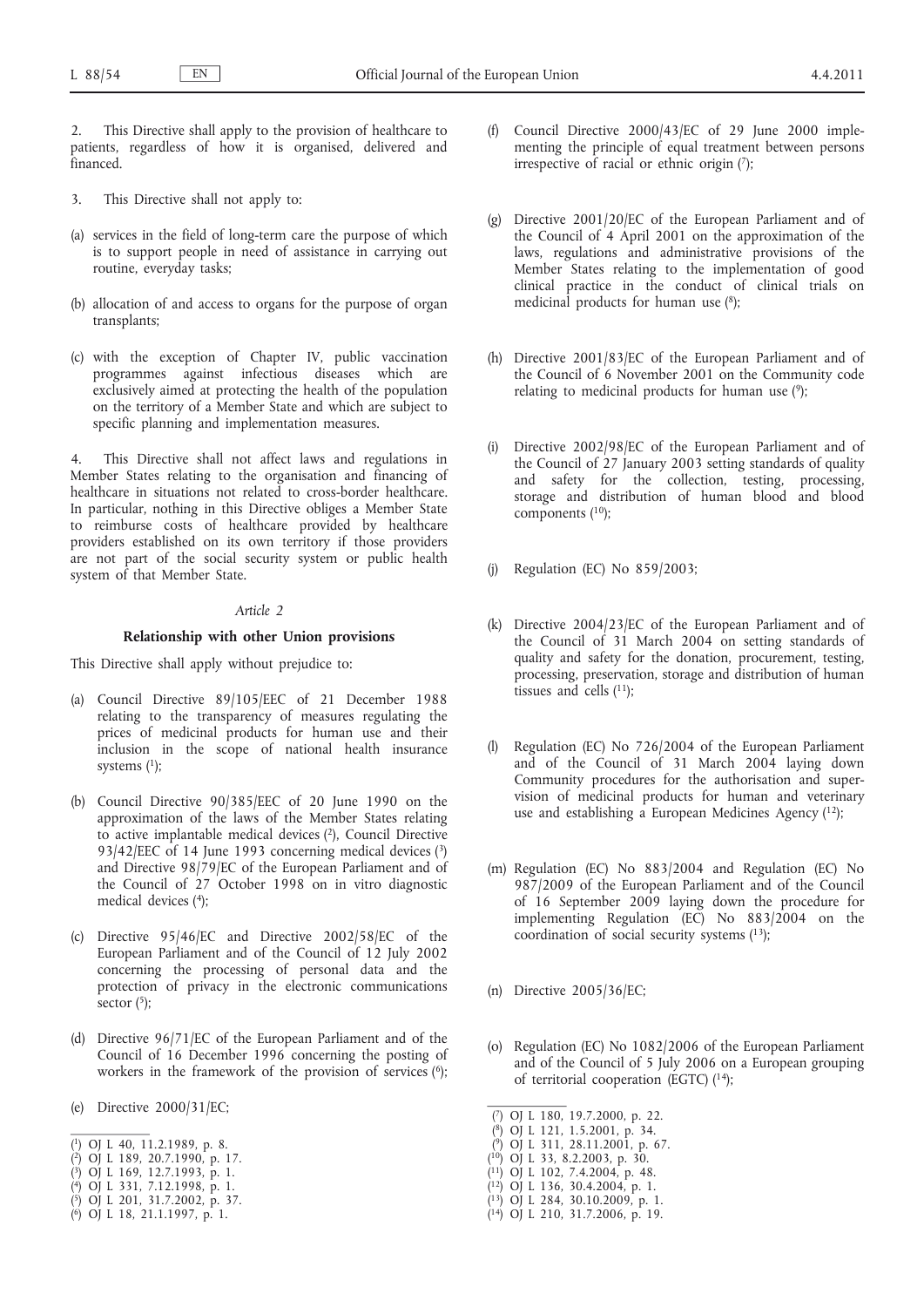- (p) Regulation (EC) No 1338/2008 of the European Parliament and of the Council of 16 December 2008 on Community statistics on public health and health and safety at work (1);
- (q) Regulation (EC) No 593/2008 of the European Parliament and of the Council of 17 June 2008 on the law applicable to contractual obligations (Rome I)  $(2)$ , Regulation (EC) No 864/2007 of the European Parliament and of the Council of 11 July 2007 on the law applicable to noncontractual obligations (Rome II)  $(3)$  and other Union rules on private international law, in particular rules related to court jurisdiction and the applicable law;
- (r) Directive 2010/53/EU of the European Parliament and of the Council of 7 July 2010 on standards of quality and safety of human organs intended for transplantation (4);
- (s) Regulation (EU) No 1231/2010.

#### *Article 3*

# **Definitions**

For the purposes of this Directive, the following definitions shall apply:

- (a) 'healthcare' means health services provided by health professionals to patients to assess, maintain or restore their state of health, including the prescription, dispensation and provision of medicinal products and medical devices;
- (b) 'insured person' means:
	- (i) persons, including members of their families and their survivors, who are covered by Article 2 of Regulation (EC) No 883/2004 and who are insured persons within the meaning of Article 1(c) of that Regulation; and
	- (ii) nationals of a third country who are covered by Regulation (EC) No 859/2003 or Regulation (EU) No 1231/2010, or who satisfy the conditions of the legislation of the Member State of affiliation for entitlement to benefits;
- (c) 'Member State of affiliation' means:
	- (i) for persons referred to in point (b)(i), the Member State that is competent to grant to the insured person a prior authorisation to receive appropriate treatment outside the Member State of residence according to Regulations (EC) No 883/2004 and (EC) No 987/2009;
- ( 1) OJ L 354, 31.12.2008, p. 70.
- ( 2) OJ L 177, 4.7.2008, p. 6.
- ( 3) OJ L 199, 31.7.2007, p. 40.
- ( 4) OJ L 207, 6.8.2010, p. 14.
- (ii) for persons referred to in point (b)(ii), the Member State that is competent to grant to the insured person a prior authorisation to receive appropriate treatment in another Member State according to Regulation (EC) No 859/2003 or Regulation (EU) No 1231/2010. If no Member State is competent according to those Regulations, the Member State of affiliation shall be the Member State where the person is insured or has the rights to sickness benefits according to the legislation of that Member State;
- (d) 'Member State of treatment' means the Member State on whose territory healthcare is actually provided to the patient. In the case of telemedicine, healthcare is considered to be provided in the Member State where the healthcare provider is established;
- (e) 'cross-border healthcare' means healthcare provided or prescribed in a Member State other than the Member State of affiliation;
- (f) 'health professional' means a doctor of medicine, a nurse responsible for general care, a dental practitioner, a midwife or a pharmacist within the meaning of Directive 2005/36/EC, or another professional exercising activities in the healthcare sector which are restricted to a regulated profession as defined in Article 3(1)(a) of Directive 2005/36/EC, or a person considered to be a health professional according to the legislation of the Member State of treatment;
- (g) 'healthcare provider' means any natural or legal person or any other entity legally providing healthcare on the territory of a Member State;
- (h) 'patient' means any natural person who seeks to receive or receives healthcare in a Member State;
- (i) 'medicinal product' means a medicinal product as defined by Directive 2001/83/EC;
- (j) 'medical device' means a medical device as defined by Directive 90/385/EEC, Directive 93/42/EEC or Directive 98/79/EC;
- (k) 'prescription' means a prescription for a medicinal product or for a medical device issued by a member of a regulated health profession within the meaning of Article 3(1)(a) of Directive 2005/36/EC who is legally entitled to do so in the Member State in which the prescription is issued;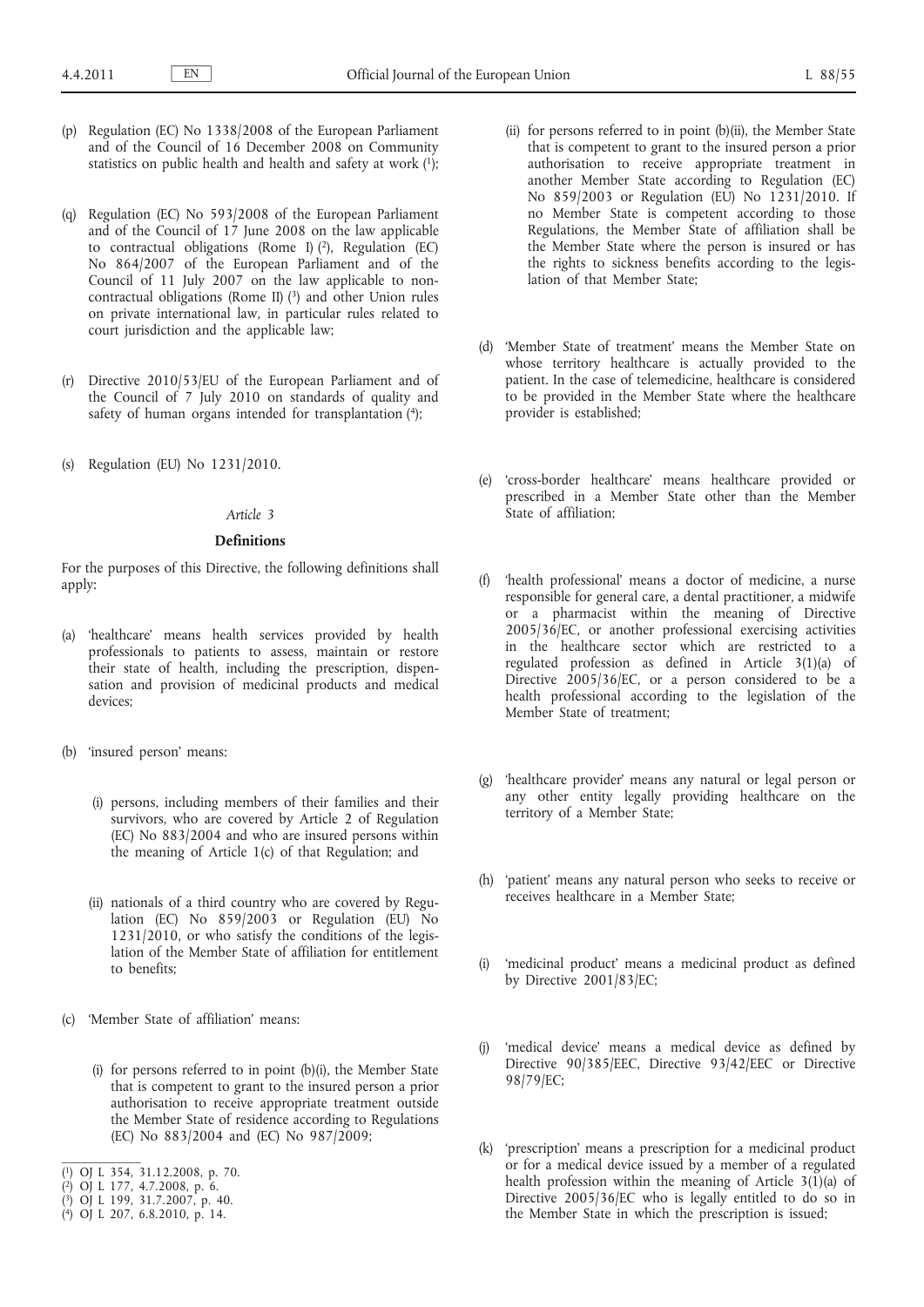- (l) 'health technology' means a medicinal product, a medical device or medical and surgical procedures as well as measures for disease prevention, diagnosis or treatment used in healthcare;
- (m) 'medical records' means all the documents containing data, assessments and information of any kind on a patient's situation and clinical development throughout the care process.

# CHAPTER II

# **RESPONSIBILITIES OF MEMBER STATES WITH REGARD TO CROSS-BORDER HEALTH CARE**

### *Article 4*

# **Responsibilities of the Member State of treatment**

1. Taking into account the principles of universality, access to good quality care, equity and solidarity, cross-border healthcare shall be provided in accordance with:

- (a) the legislation of the Member State of treatment;
- (b) standards and guidelines on quality and safety laid down by the Member State of treatment; and
- (c) Union legislation on safety standards.
- 2. The Member State of treatment shall ensure that:
- (a) patients receive from the national contact point referred to in Article 6, upon request, relevant information on the standards and guidelines referred to in paragraph 1(b) of this Article, including provisions on supervision and assessment of healthcare providers, information on which healthcare providers are subject to these standards and guidelines and information on the accessibility of hospitals for persons with disabilities;
- (b) healthcare providers provide relevant information to help individual patients to make an informed choice, including on treatment options, on the availability, quality and safety of the healthcare they provide in the Member State of treatment and that they also provide clear invoices and clear information on prices, as well as on their authorisation or registration status, their insurance cover or other means of personal or collective protection with regard to professional liability. To the extent that healthcare providers already provide patients resident in the Member State of treatment with relevant information on these subjects, this Directive does not oblige healthcare providers to provide more extensive information to patients from other Member States;
- (c) there are transparent complaints procedures and mechanisms in place for patients, in order for them to seek remedies in accordance with the legislation of the Member State of treatment if they suffer harm arising from the healthcare they receive;
- (d) systems of professional liability insurance, or a guarantee or similar arrangement that is equivalent or essentially comparable as regards its purpose and which is appropriate to the nature and the extent of the risk, are in place for treatment provided on its territory;
- (e) the fundamental right to privacy with respect to the processing of personal data is protected in conformity with national measures implementing Union provisions on the protection of personal data, in particular Directives 95/46/EC and 2002/58/EC;
- (f) in order to ensure continuity of care, patients who have received treatment are entitled to a written or electronic medical record of such treatment, and access to at least a copy of this record in conformity with and subject to national measures implementing Union provisions on the protection of personal data, in particular Directives 95/46/EC and 2002/58/EC.

3. The principle of non-discrimination with regard to nationality shall be applied to patients from other Member States.

This shall be without prejudice to the possibility for the Member State of treatment, where it is justified by overriding reasons of general interest, such as planning requirements relating to the aim of ensuring sufficient and permanent access to a balanced range of high-quality treatment in the Member State concerned or to the wish to control costs and avoid, as far as possible, any waste of financial, technical and human resources, to adopt measures regarding access to treatment aimed at fulfilling its fundamental responsibility to ensure sufficient and permanent access to healthcare within its territory. Such measures shall be limited to what is necessary and proportionate and may not constitute a means of arbitrary discrimination and shall be made publicly available in advance.

Member States shall ensure that the healthcare providers on their territory apply the same scale of fees for healthcare for patients from other Member States, as for domestic patients in a comparable medical situation, or that they charge a price calculated according to objective, non-discriminatory criteria if there is no comparable price for domestic patients.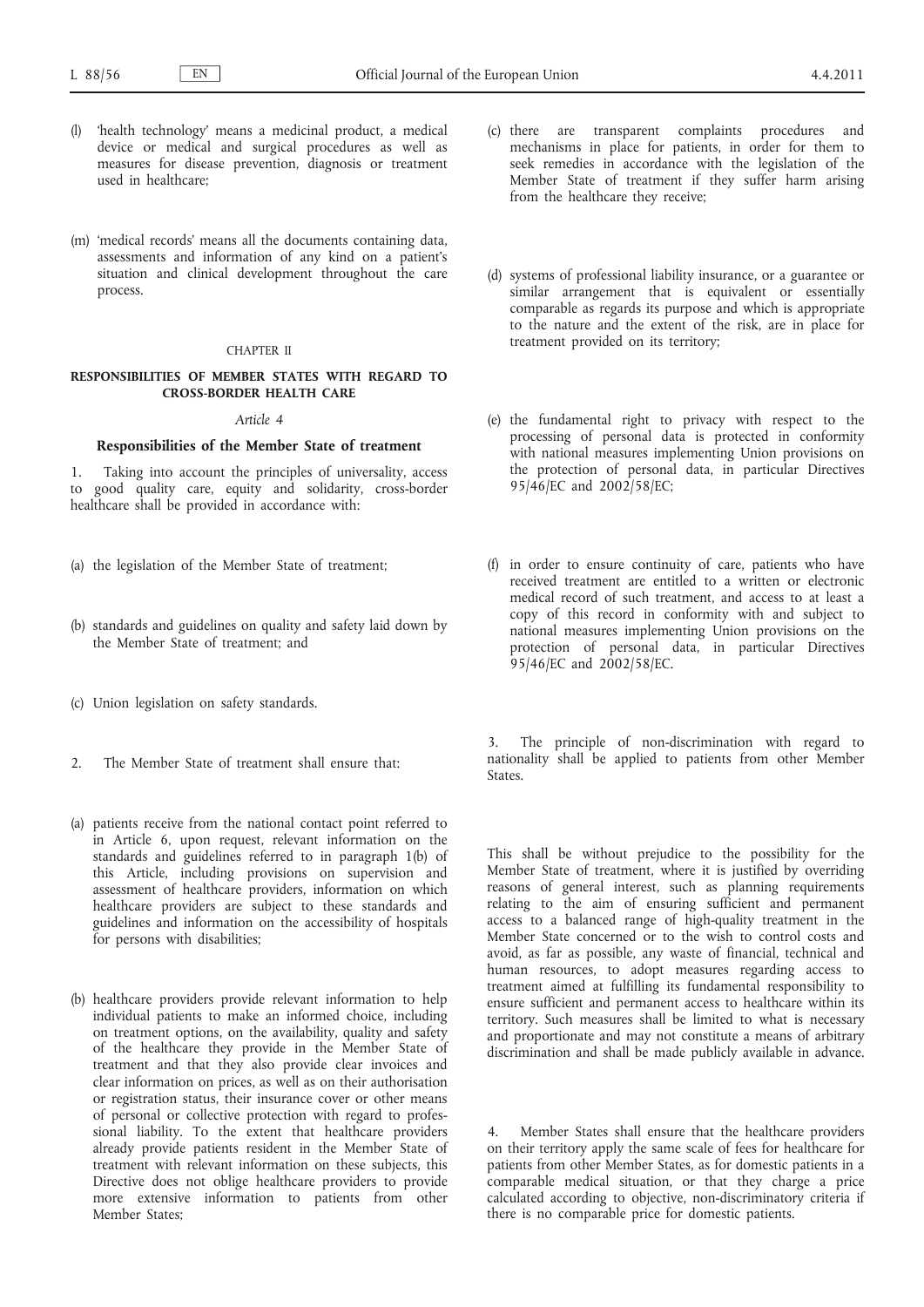This paragraph shall be without prejudice to national legislation which allows healthcare providers to set their own prices, provided that they do not discriminate against patients from other Member States.

5. This Directive shall not affect laws and regulations in Member States on the use of languages. Member States may choose to deliver information in other languages than those which are official languages in the Member State concerned.

# *Article 5*

# **Responsibilities of the Member State of affiliation**

The Member State of affiliation shall ensure that:

- (a) the cost of cross-border healthcare is reimbursed in accordance with Chapter III;
- (b) there are mechanisms in place to provide patients on request with information on their rights and entitlements in that Member State relating to receiving cross-border healthcare, in particular as regards the terms and conditions for reimbursement of costs in accordance with Article 7(6) and procedures for accessing and determining those entitlements and for appeal and redress if patients consider that their rights have not been respected, in accordance with Article 9. In information about crossborder healthcare, a clear distinction shall be made between the rights which patients have by virtue of this Directive and rights arising from Regulation (EC) No 883/2004;
- (c) where a patient has received cross-border healthcare and where medical follow-up proves necessary, the same medical follow-up is available as would have been if that healthcare had been provided on its territory;
- (d) patients who seek to receive or do receive cross-border healthcare have remote access to or have at least a copy of their medical records, in conformity with, and subject to, national measures implementing Union provisions on the protection of personal data, in particular Directives 95/46/EC and 2002/58/EC.

# *Article 6*

#### **National contact points for cross-border healthcare**

1. Each Member State shall designate one or more national contact points for cross-border healthcare and communicate their names and contact details to the Commission. The Commission and the Member States shall make this information publicly available. Member States shall ensure that the national contact points consult with patient organisations, healthcare providers and healthcare insurers.

National contact points shall facilitate the exchange of information referred to in paragraph 3 and shall cooperate closely with each other and with the Commission. National contact points shall provide patients on request with contact details of national contact points in other Member States.

In order to enable patients to make use of their rights in relation to cross-border healthcare, national contact points in the Member State of treatment shall provide them with information concerning healthcare providers, including, on request, information on a specific provider's right to provide services or any restrictions on its practice, information referred to in Article  $4(2)(a)$ , as well as information on patients' rights, complaints procedures and mechanisms for seeking remedies, according to the legislation of that Member State, as well as the legal and administrative options available to settle disputes, including in the event of harm arising from cross-border healthcare.

4. National contact points in the Member State of affiliation shall provide patients and health professionals with the information referred to in Article 5(b).

5. The information referred to in this Article shall be easily accessible and shall be made available by electronic means and in formats accessible to people with disabilities, as appropriate.

#### CHAPTER III

# **REIMBURSEMENT OF COSTS OF CROSS-BORDER HEALTHCARE**

# *Article 7*

# **General principles for reimbursement of costs**

1. Without prejudice to Regulation (EC) No 883/2004 and subject to the provisions of Articles 8 and 9, the Member State of affiliation shall ensure the costs incurred by an insured person who receives cross-border healthcare are reimbursed, if the healthcare in question is among the benefits to which the insured person is entitled in the Member State of affiliation.

- 2. By way of derogation from paragraph 1:
- (a) if a Member State is listed in Annex IV to Regulation (EC) No 883/2004 and in compliance with that Regulation has recognised the rights to sickness benefits for pensioners and the members of their families, being resident in a different Member State, it shall provide them healthcare under this Directive at its own expense when they stay on its territory, in accordance with its legislation, as though the persons concerned were residents in the Member State listed in that Annex;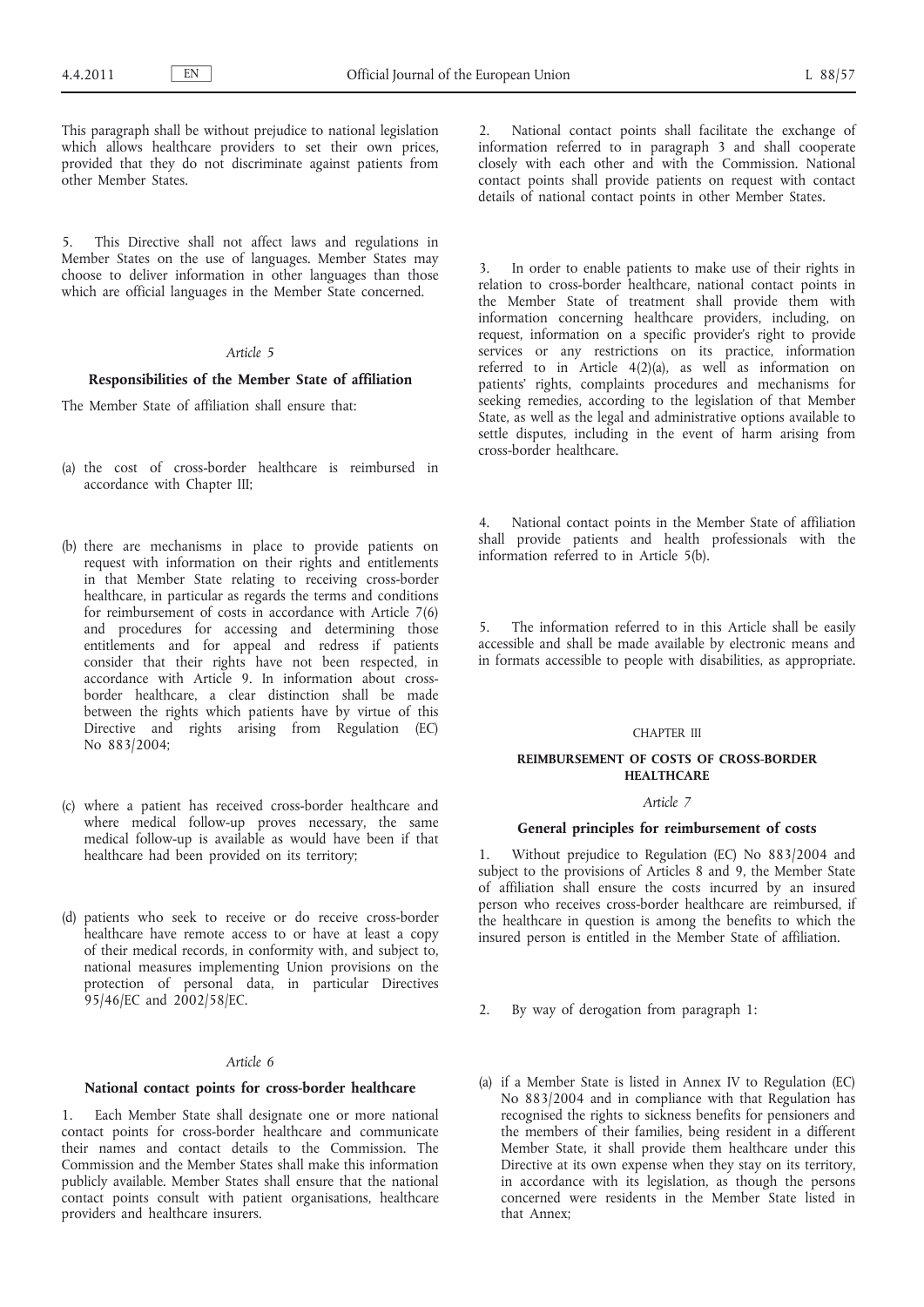(b) if the healthcare provided in accordance with this Directive is not subject to prior authorisation, is not provided in accordance with Chapter 1 of Title III of the Regulation (EC) No 883/2004, and is provided in the territory of the Member State that according to that Regulation and Regulation (EC) No 987/2009 is, in the end, responsible for reimbursement of the costs, the costs shall be assumed by that Member State. That Member State may assume the costs of the healthcare in accordance with the terms, conditions, criteria for eligibility and regulatory and administrative formalities that it has established, provided that these are compatible with the TFEU.

It is for the Member State of affiliation to determine, whether at a local, regional or national level, the healthcare for which an insured person is entitled to assumption of costs and the level of assumption of those costs, regardless of where the healthcare is provided.

The costs of cross-border healthcare shall be reimbursed or paid directly by the Member State of affiliation up to the level of costs that would have been assumed by the Member State of affiliation, had this healthcare been provided in its territory without exceeding the actual costs of healthcare received.

Where the full cost of cross-border healthcare exceeds the level of costs that would have been assumed had the healthcare been provided in its territory the Member State of affiliation may nevertheless decide to reimburse the full cost.

The Member State of affiliation may decide to reimburse other related costs, such as accommodation and travel costs, or extra costs which persons with disabilities might incur due to one or more disabilities when receiving cross-border healthcare, in accordance with national legislation and on the condition that there be sufficient documentation setting out these costs.

5. Member States may adopt provisions in accordance with the TFEU aimed at ensuring that patients enjoy the same rights when receiving cross-border healthcare as they would have enjoyed if they had received healthcare in a comparable situation in the Member State of affiliation.

6. For the purposes of paragraph 4, Member States shall have a transparent mechanism for calculation of costs of cross-border healthcare that are to be reimbursed to the insured person by

the Member State of affiliation. This mechanism shall be based on objective, non-discriminatory criteria known in advance and applied at the relevant (local, regional or national) administrative level.

7. The Member State of affiliation may impose on an insured person seeking reimbursement of the costs of cross-border healthcare, including healthcare received through means of telemedicine, the same conditions, criteria of eligibility and regulatory and administrative formalities, whether set at a local, regional or national level, as it would impose if this healthcare were provided in its territory. This may include an assessment by a health professional or healthcare administrator providing services for the statutory social security system or national health system of the Member State of affiliation, such as the general practitioner or primary care practitioner with whom the patient is registered, if this is necessary for determining the individual patient's entitlement to healthcare. However, no conditions, criteria of eligibility and regulatory and administrative formalities imposed according to this paragraph may be discriminatory or constitute an obstacle to the free movement of patients, services or goods, unless it is objectively justified by planning requirements relating to the object of ensuring sufficient and permanent access to a balanced range of high-quality treatment in the Member State concerned or to the wish to control costs and avoid, as far as possible, any waste of financial, technical and human resources.

8. The Member State of affiliation shall not make the reimbursement of costs of cross-border healthcare subject to prior authorisation except in the cases set out in Article 8.

9. The Member State of affiliation may limit the application of the rules on reimbursement for cross-border healthcare based on overriding reasons of general interest, such as planning requirements relating to the aim of ensuring sufficient and permanent access to a balanced range of high-quality treatment in the Member State concerned or to the wish to control costs and avoid, as far as possible, any waste of financial, technical and human resources.

10. Notwithstanding paragraph 9, Member States shall ensure that the cross-border healthcare for which a prior authorisation has been granted is reimbursed in accordance with the authorisation.

11. The decision to limit the application of this Article pursuant to paragraph 9 shall be restricted to what is necessary and proportionate, and may not constitute a means of arbitrary discrimination or an unjustified obstacle to the free movement of goods, persons or services. Member States shall notify the Commission of any decisions to limit reimbursement on the grounds stated in paragraph 9.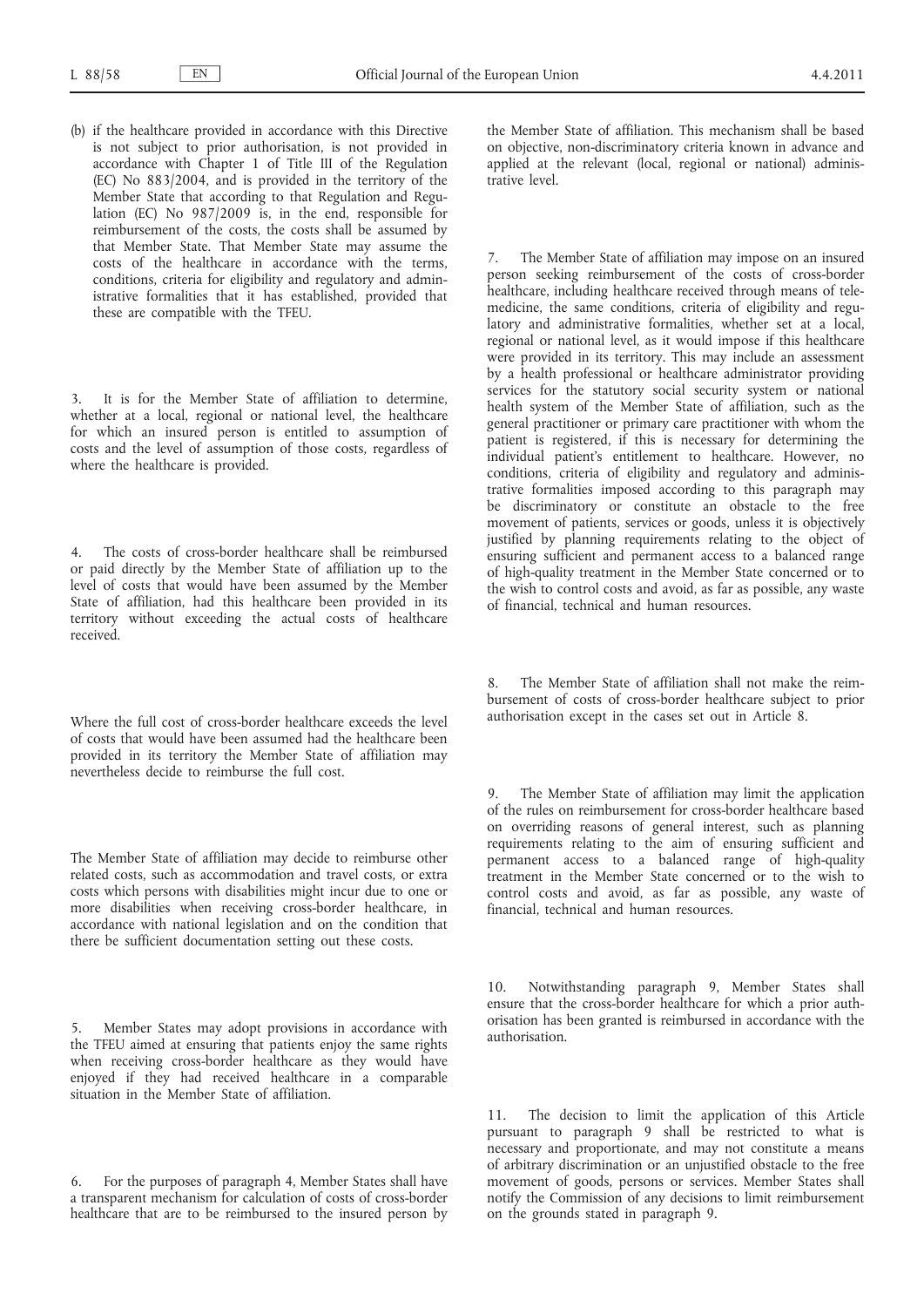#### *Article 8*

#### **Healthcare that may be subject to prior authorisation**

1. The Member State of affiliation may provide for a system of prior authorisation for reimbursement of costs of crossborder healthcare, in accordance with this Article and Article 9. The system of prior authorisation, including the criteria and the application of those criteria, and individual decisions of refusal to grant prior authorisation, shall be restricted to what is necessary and proportionate to the objective to be achieved, and may not constitute a means of arbitrary discrimination or an unjustified obstacle to the free movement of patients.

Healthcare that may be subject to prior authorisation shall be limited to healthcare which:

- (a) is made subject to planning requirements relating to the object of ensuring sufficient and permanent access to a balanced range of high-quality treatment in the Member State concerned or to the wish to control costs and avoid, as far as possible, any waste of financial, technical and human resources and:
	- (i) involves overnight hospital accommodation of the patient in question for at least one night; or
	- (ii) requires use of highly specialised and cost-intensive medical infrastructure or medical equipment;
- (b) involves treatments presenting a particular risk for the patient or the population; or
- (c) is provided by a healthcare provider that, on a case-by-case basis, could give rise to serious and specific concerns relating to the quality or safety of the care, with the exception of healthcare which is subject to Union legislation ensuring a minimum level of safety and quality throughout the Union.

Member States shall notify the categories of healthcare referred to in point (a) to the Commission.

3. With regard to requests for prior authorisation made by an insured person with a view to receiving cross-border healthcare, the Member State of affiliation shall ascertain whether the conditions laid down in Regulation (EC) No 883/2004 have been met. Where those conditions are met, the prior authorisation shall be granted pursuant to that Regulation unless the patient requests otherwise.

4. When a patient affected, or suspected of being affected, by a rare disease applies for prior authorisation, a clinical evaluation may be carried out by experts in that field. If no experts can be found within the Member State of affiliation or if the expert's opinion is inconclusive, the Member State of affiliation may request scientific advice.

5. Without prejudice to points (a) to (c) of paragraph 6, the Member State of affiliation may not refuse to grant prior authorisation when the patient is entitled to the healthcare in question in accordance with Article 7, and when this healthcare cannot be provided on its territory within a time limit which is medically justifiable, based on an objective medical assessment of the patient's medical condition, the history and probable course of the patient's illness, the degree of the patient's pain and/or the nature of the patient's disability at the time when the request for authorisation was made or renewed.

6. The Member State of affiliation may refuse to grant prior authorisation for the following reasons:

- (a) the patient will, according to a clinical evaluation, be exposed with reasonable certainty to a patient-safety risk that cannot be regarded as acceptable, taking into account the potential benefit for the patient of the sought crossborder healthcare;
- (b) the general public will be exposed with reasonable certainty to a substantial safety hazard as a result of the cross-border healthcare in question;
- (c) this healthcare is to be provided by a healthcare provider that raises serious and specific concerns relating to the respect of standards and guidelines on quality of care and patient safety, including provisions on supervision, whether these standards and guidelines are laid down by laws and regulations or through accreditation systems established by the Member State of treatment;
- (d) this healthcare can be provided on its territory within a time limit which is medically justifiable, taking into account the current state of health and the probable course of the illness of each patient concerned.

7. The Member State of affiliation shall make publicly available which healthcare is subject to prior authorisation for the purposes of this Directive, as well as all relevant information on the system of prior authorisation.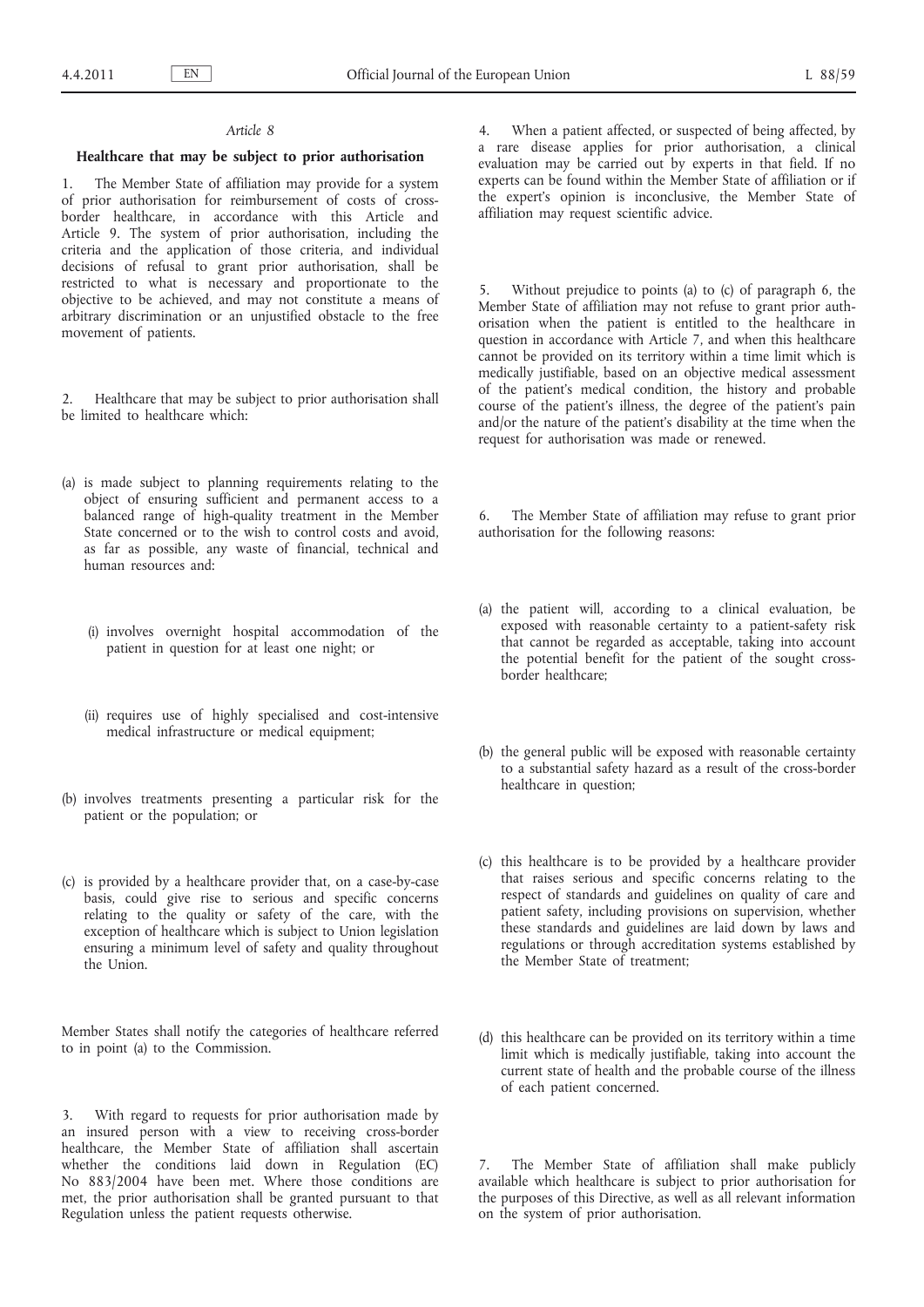#### *Article 9*

# **Administrative procedures regarding cross-border healthcare**

1. The Member State of affiliation shall ensure that administrative procedures regarding the use of cross-border healthcare and reimbursement of costs of healthcare incurred in another Member State are based on objective, non-discriminatory criteria which are necessary and proportionate to the objective to be achieved.

2. Any administrative procedure of the kind referred to in paragraph 1 shall be easily accessible and information relating to such a procedure shall be made publicly available at the appropriate level. Such a procedure shall be capable of ensuring that requests are dealt with objectively and impartially.

3. Member States shall set out reasonable periods of time within which requests for cross-border healthcare must be dealt with and make them public in advance. When considering a request for cross-border healthcare, Member States shall take into account:

(a) the specific medical condition;

(b) the urgency and individual circumstances.

4. Member States shall ensure that individual decisions regarding the use of cross-border healthcare and reimbursement of costs of healthcare incurred in another Member State are properly reasoned and subject, on a case-by-case basis, to review and are capable of being challenged in judicial proceedings, which include provision for interim measures.

5. This Directive is without prejudice to Member States' right to offer patients a voluntary system of prior notification whereby, in return for such notification, the patient receives a written confirmation of the amount to be reimbursed on the basis of an estimate. This estimate shall take into account the patient's clinical case, specifying the medical procedures likely to apply.

Member States may choose to apply the mechanisms of financial compensation between the competent institutions as provided for by Regulation (EC) No 883/2004. Where a Member State of affiliation does not apply such mechanisms, it shall ensure that patients receive reimbursement without undue delay.

#### CHAPTER IV

#### **COOPERATION IN HEALTHCARE**

# *Article 10*

# **Mutual assistance and cooperation**

Member States shall render such mutual assistance as is necessary for the implementation of this Directive, including cooperation on standards and guidelines on quality and safety and the exchange of information, especially between their national contact points in accordance with Article 6, including on provisions on supervision and mutual assistance to clarify the content of invoices.

2. Member States shall facilitate cooperation in cross-border healthcare provision at regional and local level as well as through ICT and other forms of cross-border cooperation.

The Commission shall encourage Member States, particularly neighbouring countries, to conclude agreements among themselves. The Commission shall also encourage the Member States to cooperate in cross-border healthcare provision in border regions.

4. Member States of treatment shall ensure that information on the right to practise of health professionals listed in national or local registers established on their territory is, upon request, made available to the authorities of other Member States, for the purpose of cross-border healthcare, in accordance with Chapters II and III and with national measures implementing Union provisions on the protection of personal data, in particular Directives 95/46/EC and 2002/58/EC, and the principle of presumption of innocence. The exchange of information shall take place via the Internal Market Information system established pursuant to Commission Decision 2008/49/EC of 12 December 2007 concerning the implementation of the Internal Market Information System (IMI) as regards the protection of personal data  $(1)$ .

#### *Article 11*

### **Recognition of prescriptions issued in another Member State**

1. If a medicinal product is authorised to be marketed on their territory, in accordance with Directive 2001/83/EC or Regulation (EC) No 726/2004, Member States shall ensure that prescriptions issued for such a product in another Member State for a named patient can be dispensed on their territory in compliance with their national legislation in force, and that any restrictions on recognition of individual prescriptions are prohibited unless such restrictions are:

- (a) limited to what is necessary and proportionate to safeguard human health, and non-discriminatory; or
- (b) based on legitimate and justified doubts about the authenticity, content or comprehensibility of an individual prescription.

<sup>(</sup> 1) OJ L 13, 16.1.2008, p. 18.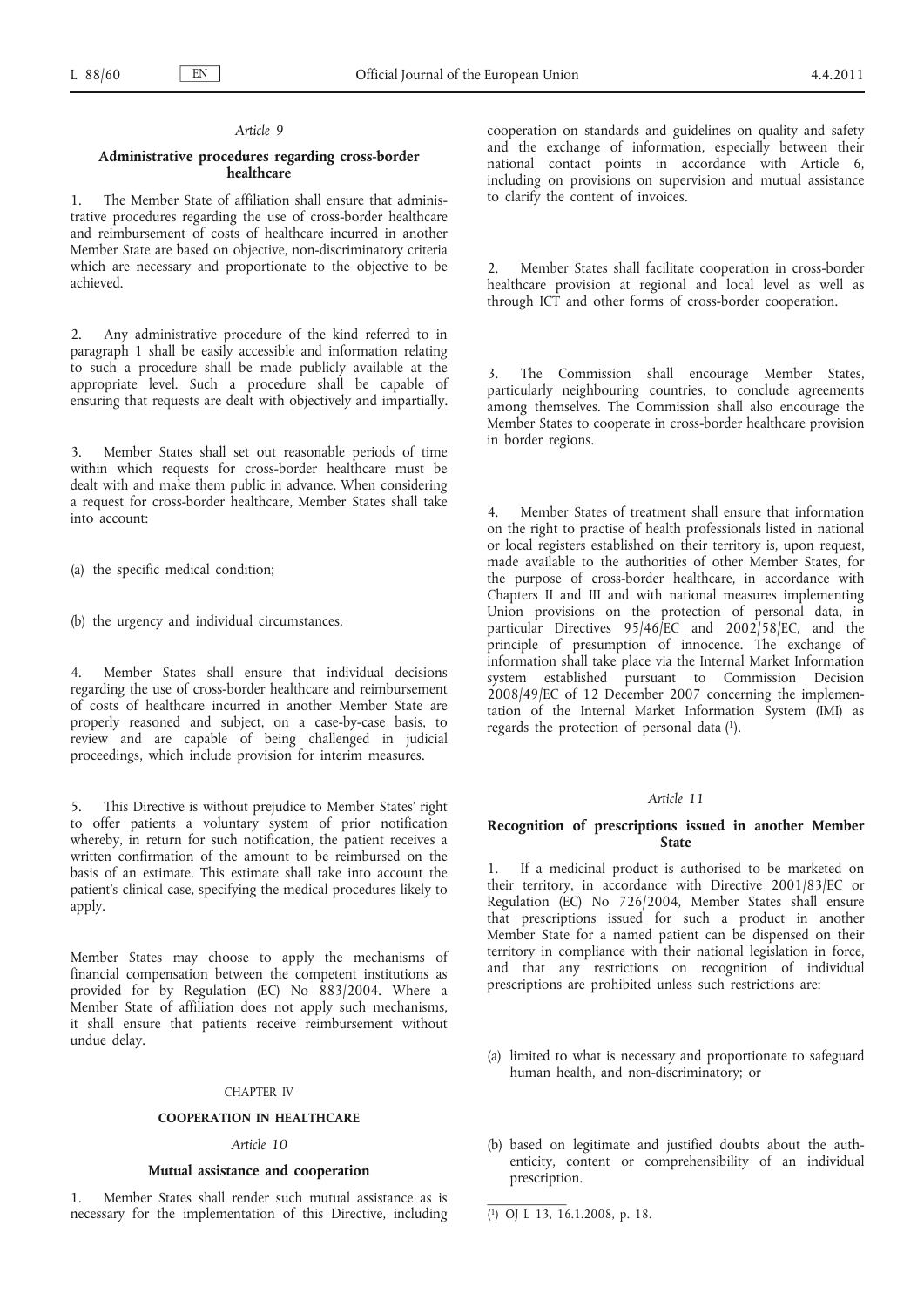The recognition of such prescriptions shall not affect national rules governing prescribing and dispensing, if those rules are compatible with Union law, including generic or other substitution. The recognition of prescriptions shall not affect the rules on reimbursement of medicinal products. Reimbursement of costs of medicinal products is covered by Chapter III of this Directive.

In particular, the recognition of prescriptions shall not affect a pharmacist's right, by virtue of national rules, to refuse, for ethical reasons, to dispense a product that was prescribed in another Member State, where the pharmacist would have the right to refuse to dispense, had the prescription been issued in the Member State of affiliation.

The Member State of affiliation shall take all necessary measures, in addition to the recognition of the prescription, in order to ensure continuity of treatment in cases where a prescription is issued in the Member State of treatment for medicinal products or medical devices available in the Member State of affiliation and where dispensing is sought in the Member State of affiliation.

This paragraph shall also apply to medical devices that are legally placed on the market in the respective Member State.

2. In order to facilitate implementation of paragraph 1, the Commission shall adopt:

- (a) measures enabling a health professional to verify the authenticity of the prescription and whether the prescription was issued in another Member State by a member of a regulated health profession who is legally entitled to do so through developing a non-exhaustive list of elements to be included in the prescriptions and which must be clearly identifiable in all prescription formats, including elements to facilitate, if needed, contact between the prescribing party and the dispensing party in order to contribute to a complete understanding of the treatment, in due respect of data protection;
- (b) guidelines supporting the Member States in developing the interoperability of ePrescriptions;
- (c) measures to facilitate the correct identification of medicinal products or medical devices prescribed in one Member State and dispensed in another, including measures to address patient safety concerns in relation to their substitution in cross border healthcare where the legislation of the dispensing Member State permits such substitution. The Commission shall consider, inter alia, using the International Non-proprietary Name and the dosage of medicinal products;

(d) measures to facilitate the comprehensibility of the information to patients concerning the prescription and the instructions included on the use of the product, including an indication of active substance and dosage.

Measures referred in point (a) shall be adopted by the Commission no later than 25 December 2012 and measures in points (c) and (d) shall be adopted by the Commission no later than 25 October 2012.

3. The measures and guidelines referred to in points (a) to (d) of paragraph 2 shall be adopted in accordance with the regulatory procedure referred to in Article 16(2).

4. In adopting measures or guidelines under paragraph 2, the Commission shall have regard to the proportionality of any costs of compliance with, as well as the likely benefits of, the measures or guidelines.

5. For the purpose of paragraph 1, the Commission shall also adopt, by means of delegated acts in accordance with Article 17 and subject to the conditions of Articles 18 and 19 and no later than 25 October 2012 measures to exclude specific categories of medicinal products or medical devices from the recognition of prescriptions provided for under this Article, where necessary in order to safeguard public health.

6. Paragraph 1 shall not apply to medicinal products subject to special medical prescription provided for in Article 71(2) of Directive 2001/83/EC.

# *Article 12*

#### **European reference networks**

The Commission shall support Member States in the development of European reference networks between healthcare providers and centres of expertise in the Member States, in particular in the area of rare diseases. The networks shall be based on voluntary participation by its members, which shall participate and contribute to the networks' activities in accordance with the legislation of the Member State where the members are established and shall at all times be open to new healthcare providers which might wish to join them, provided that such healthcare providers fulfil all the required conditions and criteria referred to in paragraph 4.

2. European reference networks shall have at least three of the following objectives:

(a) to help realise the potential of European cooperation regarding highly specialised healthcare for patients and for healthcare systems by exploiting innovations in medical science and health technologies;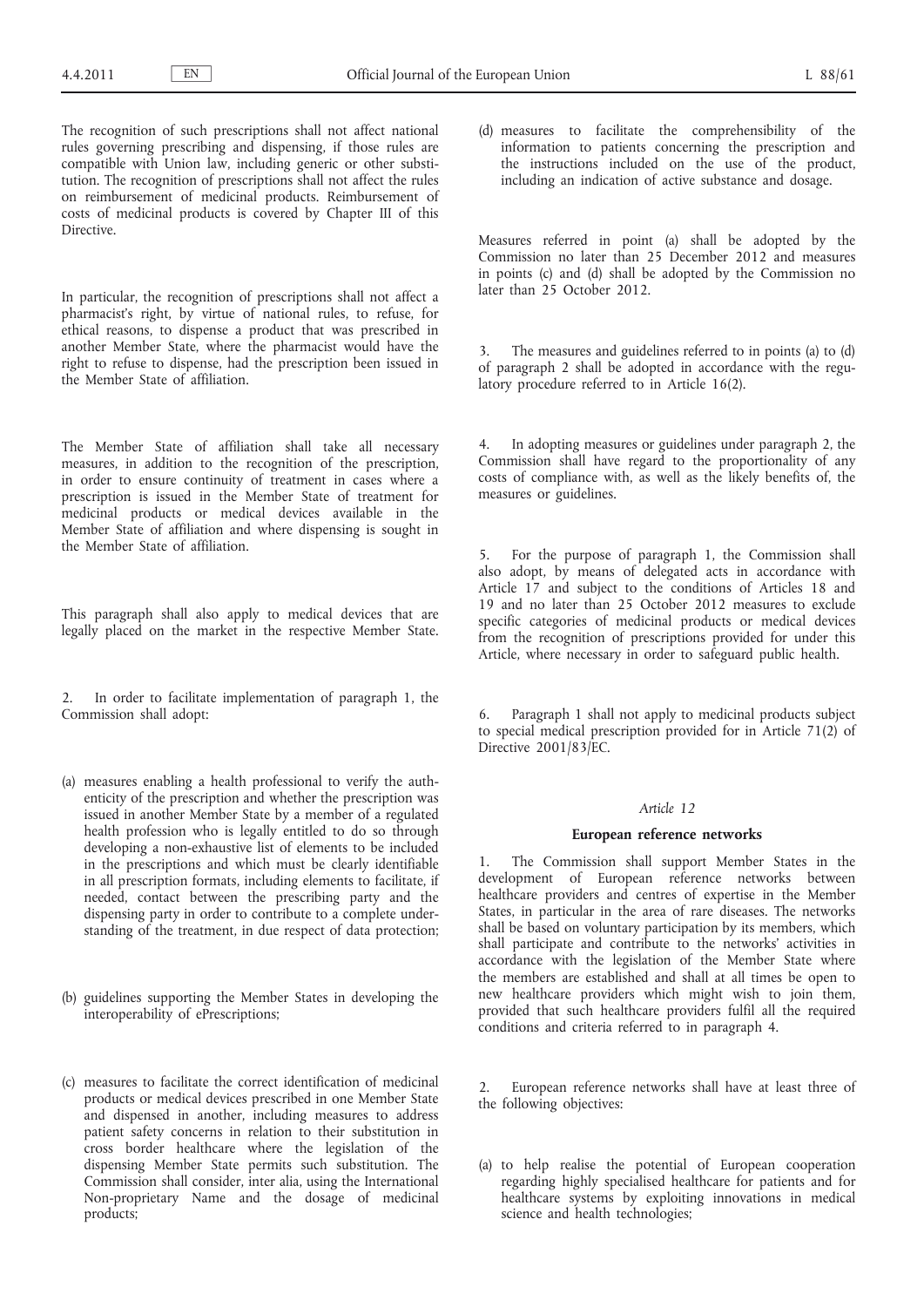- (b) to contribute to the pooling of knowledge regarding sickness prevention;
- (c) to facilitate improvements in diagnosis and the delivery of high-quality, accessible and cost-effective healthcare for all patients with a medical condition requiring a particular concentration of expertise in medical domains where expertise is rare;
- (d) to maximise the cost-effective use of resources by concentrating them where appropriate;
- (e) to reinforce research, epidemiological surveillance like registries and provide training for health professionals;
- (f) to facilitate mobility of expertise, virtually or physically, and to develop, share and spread information, knowledge and best practice and to foster developments of the diagnosis and treatment of rare diseases, within and outside the networks;
- (g) to encourage the development of quality and safety benchmarks and to help develop and spread best practice within and outside the network;
- (h) to help Member States with an insufficient number of patients with a particular medical condition or lacking technology or expertise to provide highly specialised services of high quality.

3. Member States are encouraged to facilitate the development of the European reference networks:

- (a) by connecting appropriate healthcare providers and centres of expertise throughout their national territory and ensuring the dissemination of information towards appropriate healthcare providers and centres of expertise throughout their national territory;
- (b) by fostering the participation of healthcare providers and centres of expertise in the European reference networks.
- 4. For the purposes of paragraph 1, the Commission shall:
- (a) adopt a list of specific criteria and conditions that the European reference networks must fulfil and the conditions and criteria required from healthcare providers wishing to join the European reference network. These criteria and conditions shall ensure, inter alia, that European reference networks:
	- (i) have knowledge and expertise to diagnose, follow-up and manage patients with evidence of good outcomes, as far as applicable;
- (ii) follow a multi-disciplinary approach;
- (iii) offer a high level of expertise and have the capacity to produce good practice guidelines and to implement outcome measures and quality control;
- (iv) make a contribution to research;
- (v) organise teaching and training activities; and
- (vi) collaborate closely with other centres of expertise and networks at national and international level;
- (b) develop and publish criteria for establishing and evaluating European reference networks;
- (c) facilitate the exchange of information and expertise in relation to the establishment of European reference networks and their evaluation.

The Commission shall adopt the measures referred to in paragraph 4(a) by means of delegated acts in accordance with Article 17 and subject to the conditions of Articles 18 and 19. The measures referred to in points (b) and (c) of paragraph 4 shall be adopted in accordance with the regulatory procedure referred to in Article 16(2).

6. Measures adopted pursuant to this Article shall not harmonise any laws or regulations of the Member States and shall fully respect the responsibilities of the Member States for the organisation and delivery of health services and medical care.

#### *Article 13*

#### **Rare diseases**

The Commission shall support Member States in cooperating in the development of diagnosis and treatment capacity in particular by aiming to:

- (a) make health professionals aware of the tools available to them at Union level to assist them in the correct diagnosis of rare diseases, in particular the Orphanet database, and the European reference networks;
- (b) make patients, health professionals and those bodies responsible for the funding of healthcare aware of the possibilities offered by Regulation (EC) No 883/2004 for referral of patients with rare diseases to other Member States even for diagnosis and treatments which are not available in the Member State of affiliation.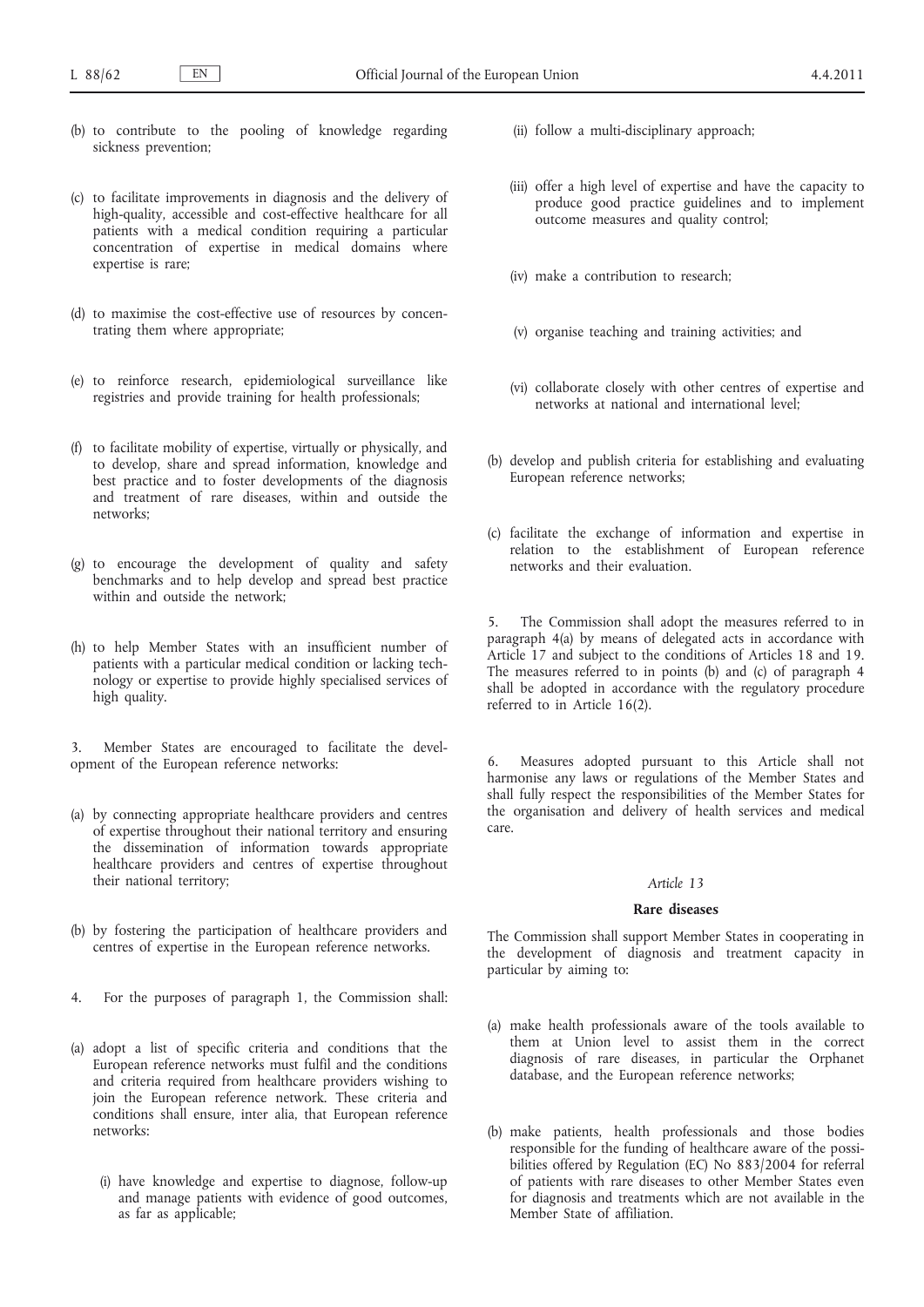# *Article 14*

#### **eHealth**

1. The Union shall support and facilitate cooperation and the exchange of information among Member States working within a voluntary network connecting national authorities responsible for eHealth designated by the Member States.

- 2. The objectives of the eHealth network shall be to:
- (a) work towards delivering sustainable economic and social benefits of European eHealth systems and services and interoperable applications, with a view to achieving a high level of trust and security, enhancing continuity of care and ensuring access to safe and high-quality healthcare;
- (b) draw up guidelines on:
	- (i) a non-exhaustive list of data that are to be included in patients' summaries and that can be shared between health professionals to enable continuity of care and patient safety across borders; and
	- (ii) effective methods for enabling the use of medical information for public health and research;
- (c) support Member States in developing common identification and authentication measures to facilitate transferability of data in cross-border healthcare.

The objectives referred to in points (b) and (c) shall be pursued in due observance of the principles of data protection as set out, in particular, in Directives 95/46/EC and 2002/58/EC.

3. The Commission shall, in accordance with the regulatory procedure referred to in Article 16(2), adopt the necessary measures for the establishment, management and transparent functioning of this network.

# *Article 15*

#### **Cooperation on health technology assessment**

1. The Union shall support and facilitate cooperation and the exchange of scientific information among Member States within a voluntary network connecting national authorities or bodies responsible for health technology assessment designated by the Member States. The Member States shall communicate their names and contact details to the Commission. The members of such a health technology assessment network shall participate in, and contribute to, the network's activities in accordance with the legislation of the Member State where they are established. That network shall be based on the principle of good governance including transparency, objectivity, independence of expertise, fairness of procedure and appropriate stakeholder consultations.

2. The objectives of the health technology assessment network shall be to:

- (a) support cooperation between national authorities or bodies;
- (b) support Member States in the provision of objective, reliable, timely, transparent, comparable and transferable information on the relative efficacy as well as on the short- and long-term effectiveness, when applicable, of health technologies and to enable an effective exchange of this information between the national authorities or bodies;
- (c) support the analysis of the nature and type of information that can be exchanged;
- (d) avoid duplication of assessments.

3. In order to fulfil the objectives set out in paragraph 2, the network on health technology assessment may receive Union aid. Aid may be granted in order to:

- (a) contribute to the financing of administrative and technical support;
- (b) support collaboration between Member States in developing and sharing methodologies for health technology assessment including relative effectiveness assessment;
- (c) contribute to the financing of the provision of transferable scientific information for use in national reporting and case studies commissioned by the network;
- (d) facilitate cooperation between the network and other relevant institutions and bodies of the Union;
- (e) facilitate the consultation of stakeholders on the work of the network.

4. The Commission shall, in accordance with the regulatory procedure referred to in Article 16(2), adopt the necessary measures for the establishment, management and transparent functioning of this network.

5. Arrangements for granting the aid, the conditions to which it may be subject and the amount of the aid, shall be adopted in accordance with the regulatory procedure referred to in Article 16(2). Only those authorities and bodies in the network designated as beneficiaries by the participating Member States shall be eligible for Union aid.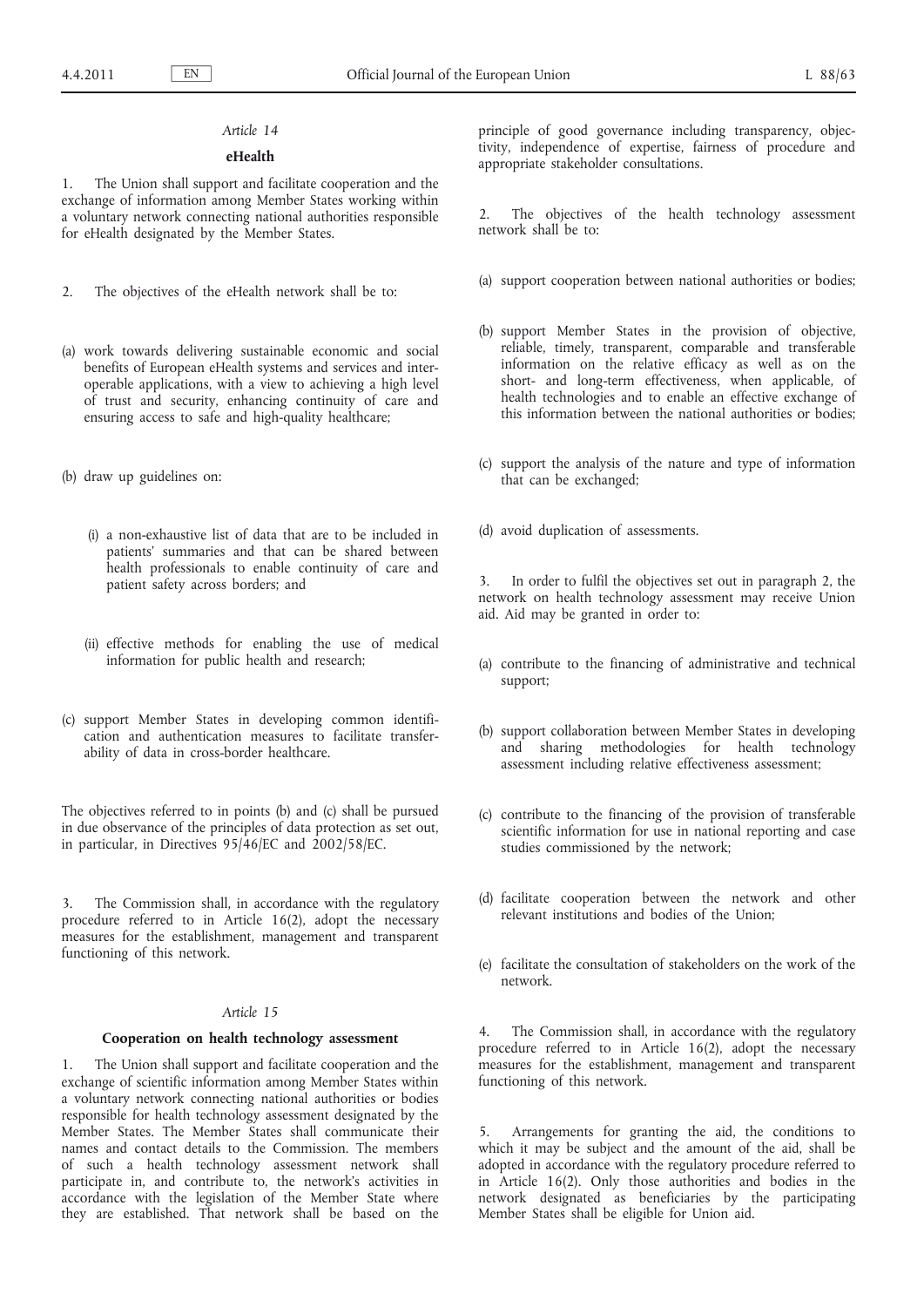6. The appropriations required for measures provided for in this Article shall be decided each year as part of the budgetary procedure.

7. Measures adopted pursuant to this Article shall not interfere with Member States' competences in deciding on the implementation of health technology assessment conclusions and shall not harmonise any laws or regulations of the Member States and shall fully respect the responsibilities of the Member States for the organisation and delivery of health services and medical care.

# CHAPTER V

# **IMPLEMENTING AND FINAL PROVISIONS**

# *Article 16*

#### **Committee**

1. The Commission shall be assisted by a Committee, consisting of representatives of the Member States and chaired by the Commission representative.

2. Where reference is made to this paragraph, Articles 5 and 7 of Decision 1999/468/EC shall apply, having regard to the provisions of Article 8 thereof.

The period laid down in Article 5(6) of Decision 1999/468/EC shall be set at 3 months.

# *Article 17*

#### **Exercise of the delegation**

1. The powers to adopt delegated acts referred to in Articles 11(5) and 12(5) shall be conferred on the Commission for a period of 5 years from 24 April 2011. The Commission shall make a report in respect of the delegated powers not later than 6 months before the end of the five-year period. The delegation of powers shall be automatically extended for periods of an identical duration, unless the European Parliament or the Council revokes it in accordance with Article 18.

2. As soon as it adopts a delegated act, the Commission shall notify it simultaneously to the European Parliament and to the Council.

3. The powers to adopt delegated acts are conferred on the Commission subject to the conditions laid down in Articles 18 and 19.

# *Article 18*

#### **Revocation of the delegation**

1. The delegation of power referred to in Articles 11(5) and 12(5) may be revoked at any time by the European Parliament or by the Council.

2. The institution which has commenced an internal procedure for deciding whether to revoke the delegation of power shall endeavour to inform the other institution and the Commission within a reasonable time before the final decision is taken, indicating the delegated powers which could be subject to revocation and possible reasons for a revocation.

3. The decision of revocation shall put an end to the delegation of the powers specified in that decision. It shall take effect immediately or at a later date specified therein. It shall not affect the validity of the delegated acts already in force. It shall be published in the *Official Journal of the European Union*.

# *Article 19*

# **Objections to delegated acts**

1. The European Parliament or the Council may object to the delegated act within a period of 2 months from the date of notification.

At the initiative of the European Parliament or the Council this period shall be extended by 2 months.

If, on expiry of the period referred to in paragraph 1, neither the European Parliament nor the Council has objected to the delegated act, it shall be published in the *Official Journal of the European Union* and shall enter into force on the date stated therein.

The delegated act may be published in the *Official Journal of the European Union* and enter into force before the expiry of that period if the European Parliament and the Council have both informed the Commission of their intention not to raise objections.

If the European Parliament or the Council objects to a delegated act within the period referred to in paragraph 1, it shall not enter into force. The institution which objects shall state the reasons for objecting to the delegated act.

#### *Article 20*

### **Reports**

1. The Commission shall by 25 October 2015 and subsequently every 3 years thereafter, draw up a report on the operation of this Directive and submit it to the European Parliament and to the Council.

2. The report shall in particular include information on patient flows, financial dimensions of patient mobility, the implementation of Article 7(9) and Article 8, and on the functioning of the European reference networks and national contact points. To this end, the Commission shall conduct an assessment of the systems and practices put in place in the Member States, in the light of the requirements of this Directive and the other Union legislation relating to patient mobility.